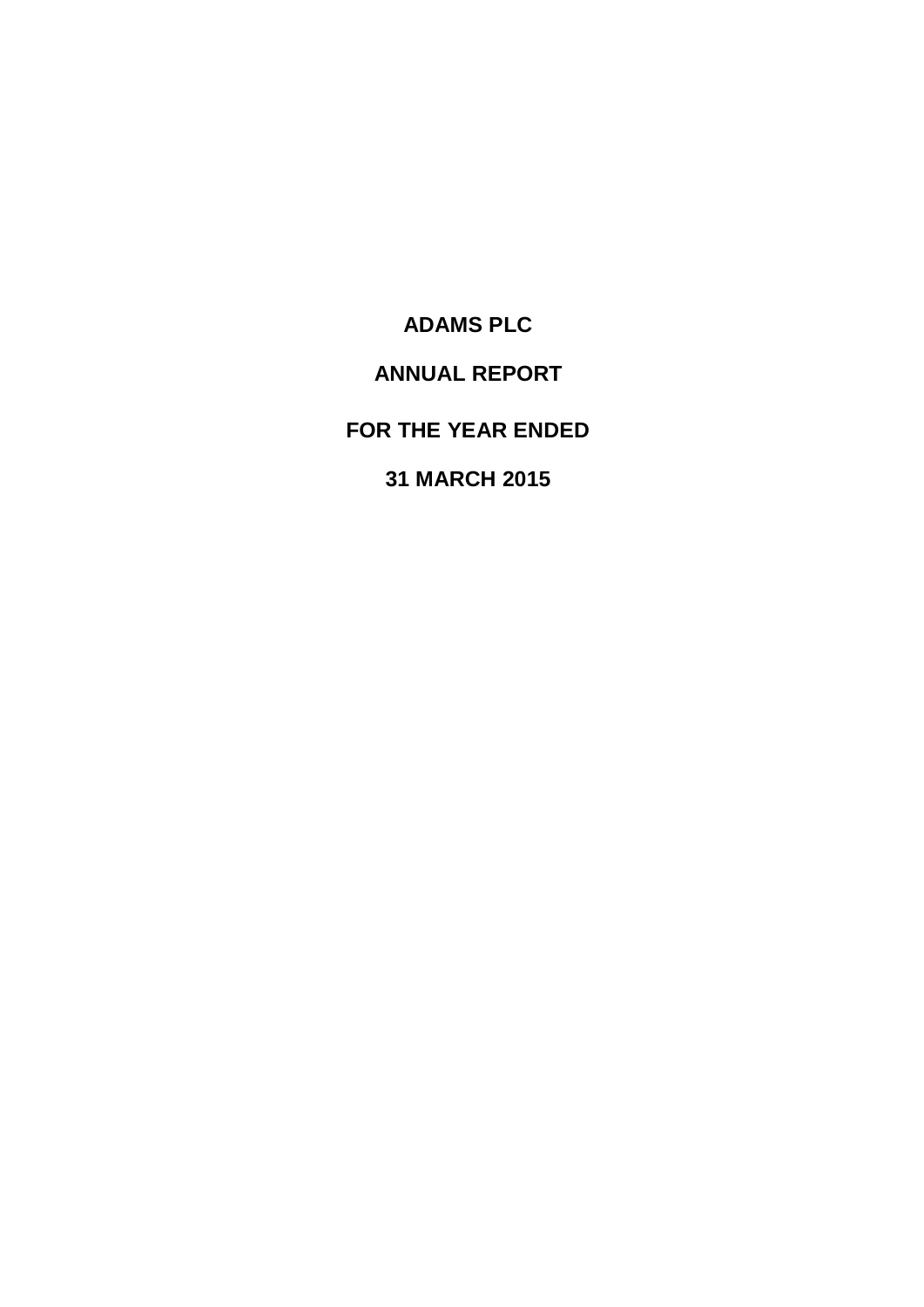### **CONTENTS**

|                                        | Page           |
|----------------------------------------|----------------|
| Company information                    | 1              |
| <b>Board of Directors</b>              | $\overline{2}$ |
| Chairman's statement                   | 3              |
| Directors' report and strategic report | $4 - 7$        |
| Independent auditors' report           | 8              |
| Statement of comprehensive income      | 9              |
| Statement of financial position        | 10             |
| Statement of changes in equity         | 11             |
| Statement of cash flows                | 12             |
| Notes to the financial statements      | $13 - 22$      |
| Notice of Annual General Meeting       | $23 - 26$      |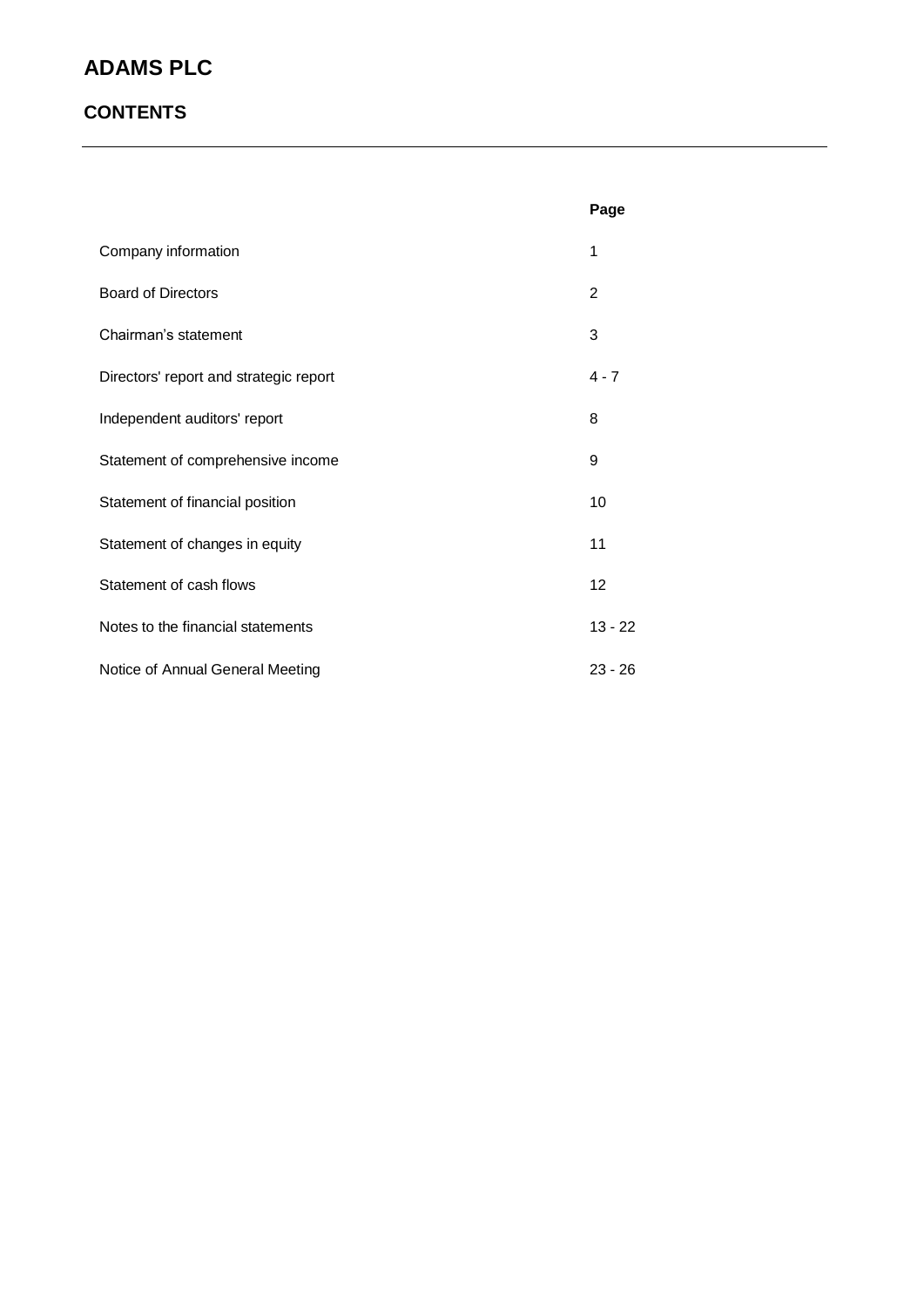### **COMPANY INFORMATION**

| <b>Directors</b>                       | N C P Nelson (non-executive chairman)<br>N J Woolard (non-executive director)<br>M A Bretherton (non-executive director)<br>A R J Mitchell (non-executive director) |
|----------------------------------------|---------------------------------------------------------------------------------------------------------------------------------------------------------------------|
| <b>Secretary</b>                       | P P Scales                                                                                                                                                          |
| <b>Registrar and Registered office</b> | IOMA Fund and Investment Management Limited<br><b>IOMA House</b><br><b>Hope Street</b><br>Douglas<br>Isle of Man<br><b>IM1 1AP</b>                                  |
| <b>Auditors</b>                        | Jeffreys Henry LLP<br>Finsgate<br>5-7 Cranwood Street<br>London<br>EC1V 9EE                                                                                         |
| <b>Nominated Advisor</b>               | <b>Cairn Financial Advisers LLP</b><br>61 Cheapside<br>London<br>EC2V 6AX                                                                                           |
| <b>Broker</b>                          | Peterhouse Corporate Finance Limited<br>3 Liverpool House<br>15 Eldon Street<br>London<br>EC2M 7LD                                                                  |
| <b>Crest Agent</b>                     | <b>Share Registrars Limited</b><br>27/28 Eastcastle Street<br>London<br>W1W 8DH                                                                                     |
| <b>Bankers</b>                         | Royal Bank of Scotland International Limited<br>2 Victoria Street<br>Douglas<br>Isle of Man<br><b>IM99 1NJ</b>                                                      |
|                                        | Barclays Bank Plc<br><b>Barclays House</b><br>Victoria Street<br>Douglas<br>Isle of Man<br><b>IM99 1AJ</b>                                                          |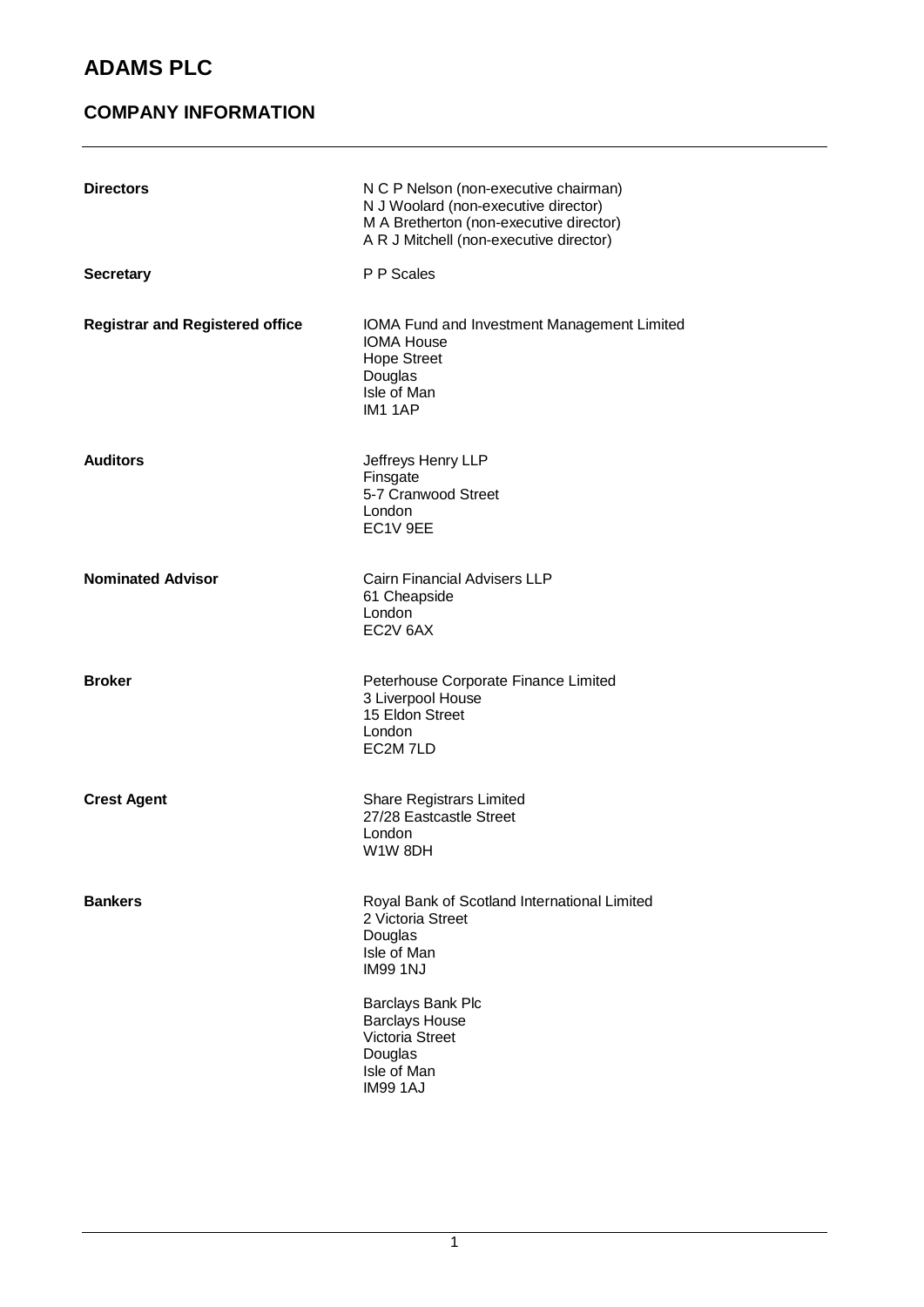### **BOARD OF DIRECTORS**

### **FOR THE YEAR ENDED 31 MARCH 2015**

#### **Nicholas Nelson (Non-executive Chairman)**

Nicholas worked in corporate communications for ten years, prior to which he spent his early career in market making, stockbroking and investment management. He has a close working knowledge of the stock market and has assisted on several AIM flotations. He has held directorships with a number of quoted companies. Nicholas is Chairman of ISDX quoted Equatorial Mining & Exploration Plc, an investment company in the minerals sector.

#### **Nicholas Woolard ACIB, MCSI (Non-executive Director)**

Nicholas Woolard is a finance industry professional with broad offshore experience focused latterly on compliance, having been a Group Compliance Officer for four years in CSP/TSP, fund administration, fund management and stockbroking businesses before being appointed to various non-executive positions. Currently Mr Woolard is the practice and compliance manager of one of the largest Isle of Man law firms and is also a non-executive director of one private company.

#### **Michael Bretherton BA, ACA (Non-executive Director)**

Michael Bretherton has considerable experience through his past directorships of private and public companies. His principal role from May 2006 to July 2014 was that of Finance Director of Channel Islands' based ORA Capital Partners Limited, an investment company with active interests in early stage growth companies. In August 2014 he became Executive Chairman of AIM listed Sarossa Plc which invests in technology companies. Mr Bretherton is a chartered accountant having trained at PriceWaterhouse and acted as Finance Director in a number of public and private firms.

#### **Andrew Mitchell BM, MD, FRCP, FACC, FESC (Non-executive Director)**

Dr Andrew Mitchell is Consultant Cardiologist at Jersey General Hospital and Honorary Consultant at Oxford University Hospitals. Dr Mitchell has published over 160 clinical papers, book chapters and abstracts on areas of clinical cardiology focussing on novel digital health and life science technologies. In addition to his clinical and research work, Dr Mitchell is the founding director of an innovative heart screening company and he also acts as an advisor to digital health start-up companies.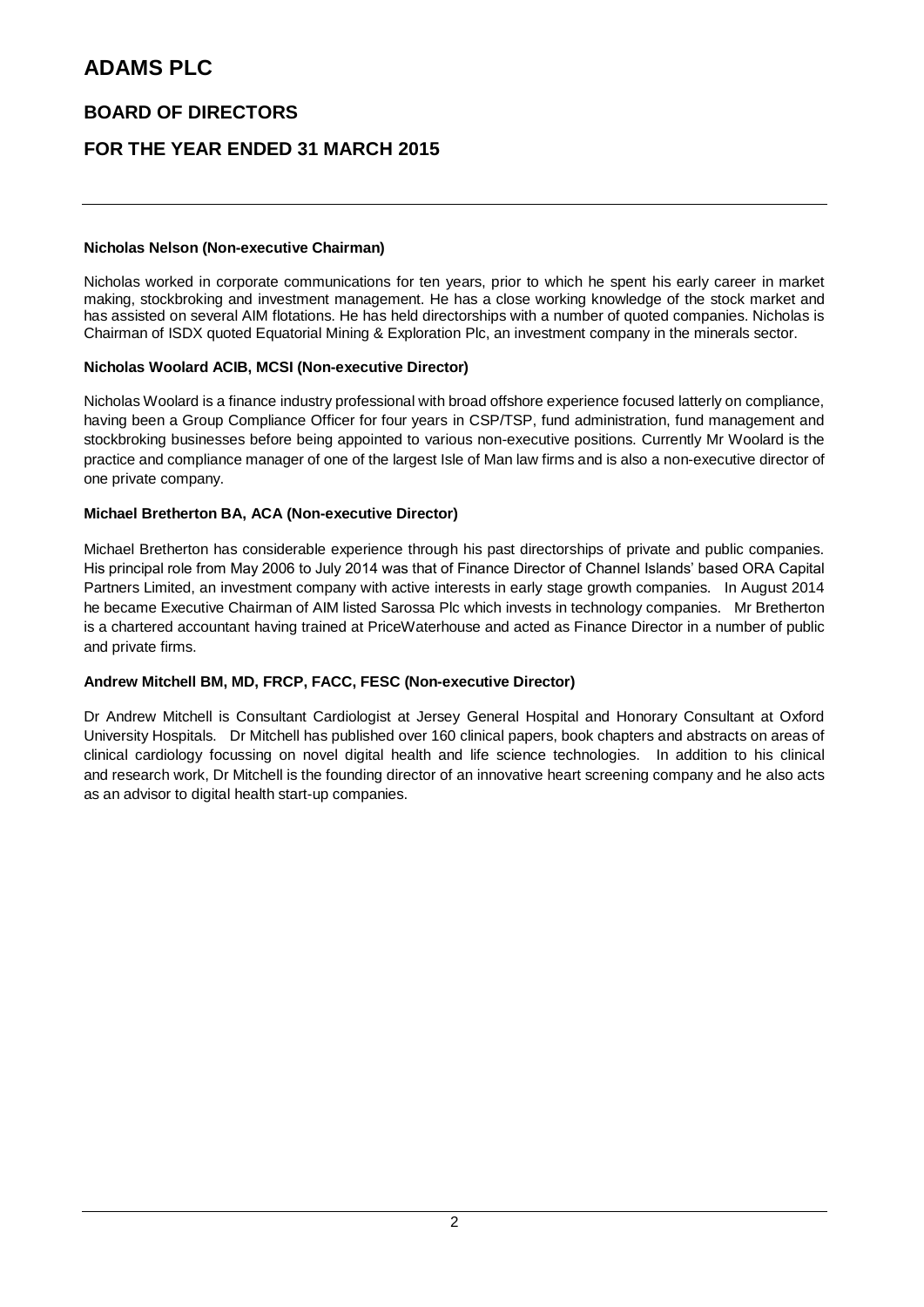### **CHAIRMAN'S STATEMENT**

### **FOR THE YEAR ENDED 31 MARCH 2015**

I have pleasure in reporting on the 12 month period ended 31st March 2015.

Following the restructuring and change of name from Carpathian Plc in March 2013, Adams Plc emerged as an investing company focussing on the technology and life sciences sectors. All of the Company's legacy assets, which comprised a collection of Eastern European property interests, were subsequently disposed of or shut down and during the year ended 31 March 2015 the Company completed the restructuring process with the sale of its remaining interest in the former Carpathian subsidiaries for a nominal sum.

The Company delivered a gain of €172, 000 on its technology and life science investments in the year to 31 March 2015 versus a corresponding loss of €18,000 in the previous year. As with prior periods, the Board has maintained tight control of expenses with net operating costs for the year of €196,000 and which resulted in a loss after tax of €25,000 compared to a reported loss of €121,000 in the previous year.

At the year end, the Company held two investments both of which are quoted on AIM and had a carrying value of €174,000. Total equity and net assets attributable to shareholders amounted to €250,000 at 31 March 2015 which is €125,000 higher than at the previous year end and mainly reflects the receipt of €150,000 of funds from the issue of new shares in September 2014 from the exercise of warrants at €0.02165 per share.

Following the year end in May we announced the appointment of Michael Bretherton to the Board. Michael is a director of a number of other AIM listed companies and is also a director of ORA Limited which is a provider of investment capital for early stage technology and healthcare companies. Earlier this month, we also announced the appointment of Dr Andrew Mitchell as a non-executive director. Andrew is a Consultant Cardiologist at Jersey General Hospital, St. Helier, and Honorary Consultant Cardiologist at the John Radcliffe Hospital in Oxford. He is the founding director of an innovative heart screening company and he also acts as an advisor to digital health start-up businesses.

Having now completed the restructuring process of Adams Plc in to an investing company, it is my intention to retire after the next Annual General Meeting of the Company on 11 September 2015 and it is proposed that, subject to his re-appointment at that meeting, Michael Bretherton will succeed me as Chairman.

Subsequent to the year end, the Company took advantage of a profitable opportunity to dispose of all of its equity investments on which it realised further gains of €24,035 and generated cash proceeds of €198,035. It remains the Board's intention to acquire investments in the biotechnology and technology sectors and we will continue to maintain a rigorous and highly selective investment approach with a view to exploiting opportunities as they emerge.

The Board looks forward to announcing further news as it arises.

.............................. N C P Nelson **Chairman**

10 August 2015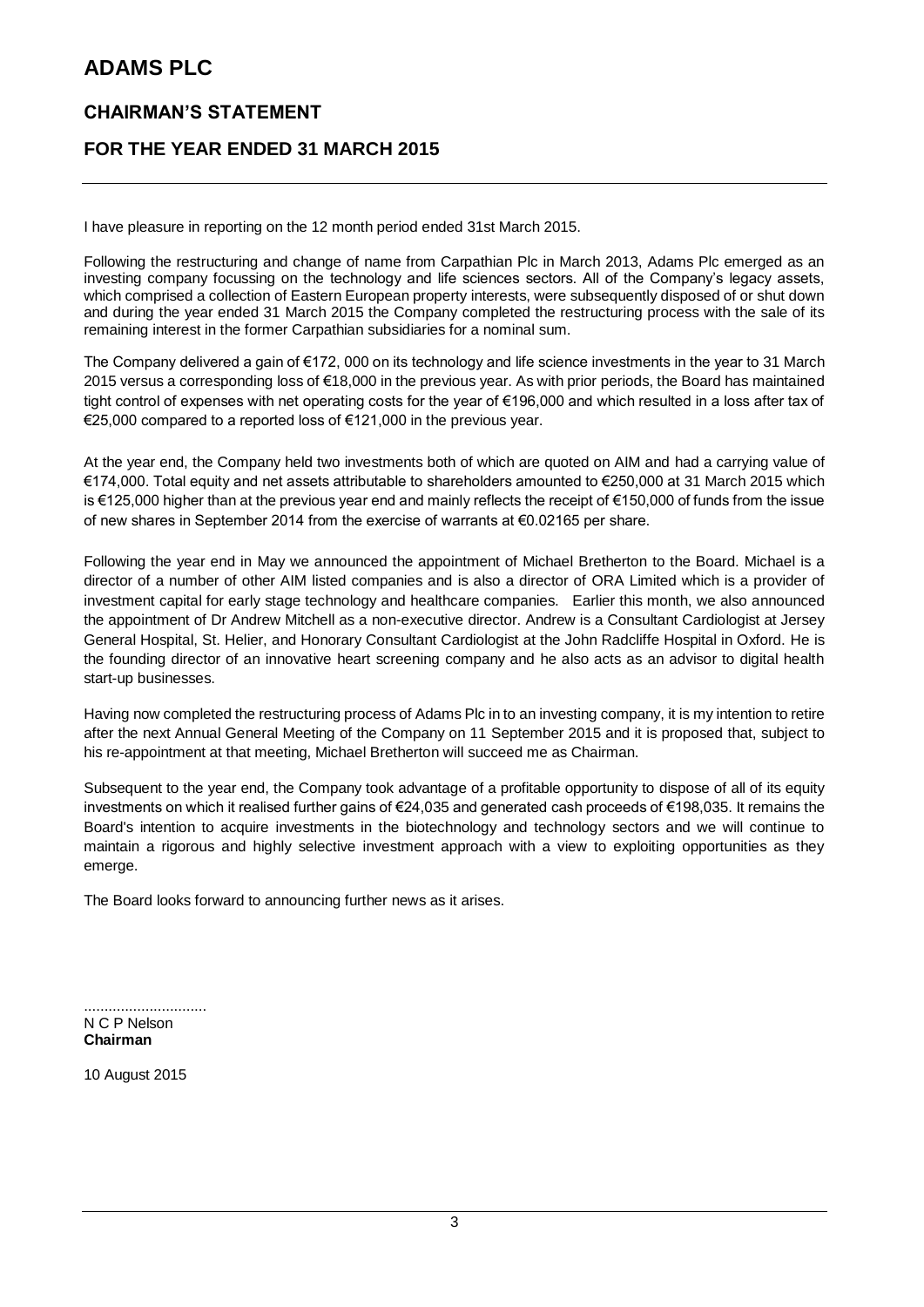### **DIRECTORS' REPORT AND STRATEGIC REPORT**

### **FOR THE YEAR ENDED 31 MARCH 2015**

The Directors present their report and financial statements for the year ended 31 March 2015.

#### **Principal activities**

The Company is an Investing company and was incorporated in the Isle of Man as a public company limited by shares under the Laws with registered number 004145V. On 8 March 2013 following an Extraordinary General Meeting, the Company adopted a new investing policy, appointed new directors and changed its name to Adams PLC.

#### **Investing Policy**

In March 2013, Adams Plc emerged following the restructuring and change of name from Carpathian Plc, formerly an AIM quoted property investing company. Fresh funding was sourced to enable the Company to continue as an AIM company with a view to making investments in the technology and life sciences sectors.

It is the Board's intention to seek to acquire a direct and/or an indirect interest in projects and assets in the biotechnology sector, however they will consider opportunities in the wider technology sector as well as opportunities that may arise in other sectors. The Company will focus on opportunities in UK or Europe but will consider possible opportunities anywhere in the world.

It is believed that an opportunity exists to acquire and consolidate holdings in Small and Medium sized Enterprises (SME's) operating in these sectors, with the intention of creating value for shareholders. Initially, the Company's focus will be searching for companies where there may be a number of opportunities to acquire interests in undervalued or pre-commercialisation technologies which when applied produce cost savings or revenue enhancement for customers. Early acquisition of these innovative technologies should provide maximum returns for shareholders.

The Directors see this sector as having considerable growth potential for the foreseeable future and many of the prospects they have identified are in this sector. The Directors will focus on early stage investments and believe that any investment target will have at least one of four key components: a strong management team; an innovative product proposal; revenue enhancing or cost saving capabilities; and high growth potential.

The Company may invest by way of purchasing quoted shares in appropriate companies, outright acquisition or by the acquisition of assets, including the intellectual property, of a relevant business, or by entering into partnerships or joint venture arrangements. Such investments may result in the Company acquiring the whole or part of a company or project (which in the case of an investment in a company may be private or listed on a stock exchange, and which may be pre-revenue), and such investments may constitute a minority stake in the company or project in question. The Company will not have a separate investment manager.

The Company may be both an active and a passive investor depending on the nature of the individual investments. The Board will place no minimum or maximum limit on the length of time that any investment may be held and therefore a short term disposal of any investments cannot be ruled out.

The Directors will however ensure that any investments meet strict due diligence criteria and the primary focus will be on companies post viability testing phase, to mitigate risk associated with early stage investment. This will not preclude the Company from considering investments in suitable projects in other regions and sectors where there are high-growth opportunities.

#### **Review of the business**

The Directors are satisfied with the results for the year and a review of the Company's performance is included in the Chairman's statement

#### **Principal risks and uncertainties**

The principal risks faced by the Company are economic factors, fluctuations in exchange rates and the ability to secure future investments. The nature of the investments made by the Company will always have an element of risk but the Company will always seek to insure its investments against the risks that can be identified. Even the largest companies and banks sometimes fail but the Company undertakes substantial due diligence prior to making any investment and as closely as possible monitors the progress of the investment and the performance of the management.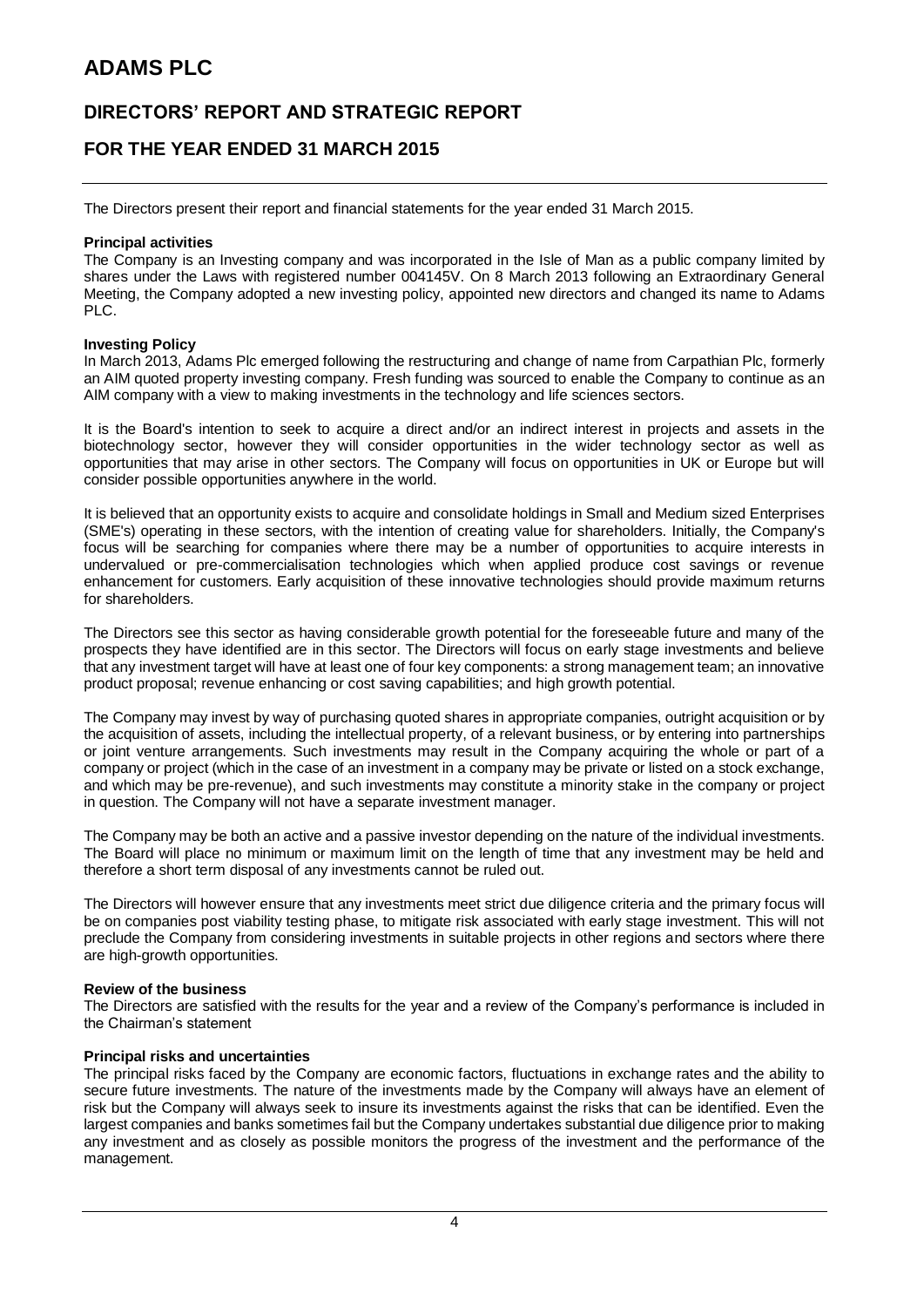### **DIRECTORS' REPORT AND STRATEGIC REPORT (continued)**

### **FOR THE YEAR ENDED 31 MARCH 2015**

#### **Key performance indicators**

Since the Company had no turnover, there are no performance indicators relative to revenue and gross margin. There was no significant capital expenditure in the year. The key performance indicators currently used by the Company are overheads and cash resources. The Company intends to establish other key performance indicators in due course once the Company has matured sufficiently. The Company does not use and does not at present intend to use non-financial key performance indicators.

#### **Results and dividends**

The results for the year are set out on page [9.](#page-10-0) There were no dividends proposed or paid in the year.

#### **Share Capital and funding**

Full details of the Company's share capital and movements are given in note 11 of the financial statements.

#### **Future developments**

The Company is involved in discussions with a number of parties for the investment into projects or businesses which meet the Company's objectives and investment criteria. Many such discussions are aborted at various stages if the Directors are unhappy with any aspect of the proposals. If the Directors are happy to continue discussions a more detailed due diligence investigation is undertaken invariably using external consultants. Progress reports are made on the due diligence to the investment committee which decides whether to continue the due diligence or abort.

#### **Directors**

The following Directors have held office since 1 April 2014:

| N C P Nelson   |                           |
|----------------|---------------------------|
| N Woolard      |                           |
| M A Bretherton | (appointed 26 May 2015)   |
| A R J Mitchell | (appointed 6 August 2015) |

#### **Secretary**

The secretary of the Company holding office for the year ended 31 March 2015 was Philip Scales.

#### **Creditor payment policy**

The Company's policy is to pay creditors within the agreed terms which are generally no more than 30 days.

#### **Financial instruments**

The Company has not entered into any financial instruments to hedge against interest rate or exchange rate risk.

#### **Auditors**

Our auditors, Jeffreys Henry LLP, being eligible, have expressed their willingness to continue in office in accordance with Section 12(2) of the Isle of Man Companies Act 1982.

#### **Corporate Governance Principles**

As an Isle of Man registered Company and under the AIM rules for companies, the Company is not required to comply with the UK Corporate Governance Code published by the Financial Reporting Council ("Code"). The Directors, however, place a high degree of importance on ensuring that the Company maintains high standards of Corporate Governance and have therefore adopted the spirit of the Code to the extent that they consider appropriate, taking into account the size of the Company and nature of its operations.

The Board holds at least four meetings annually and has established audit and remuneration committees.

#### **Composition of the Board**

The Board currently comprises four (2014: two) non-executive members.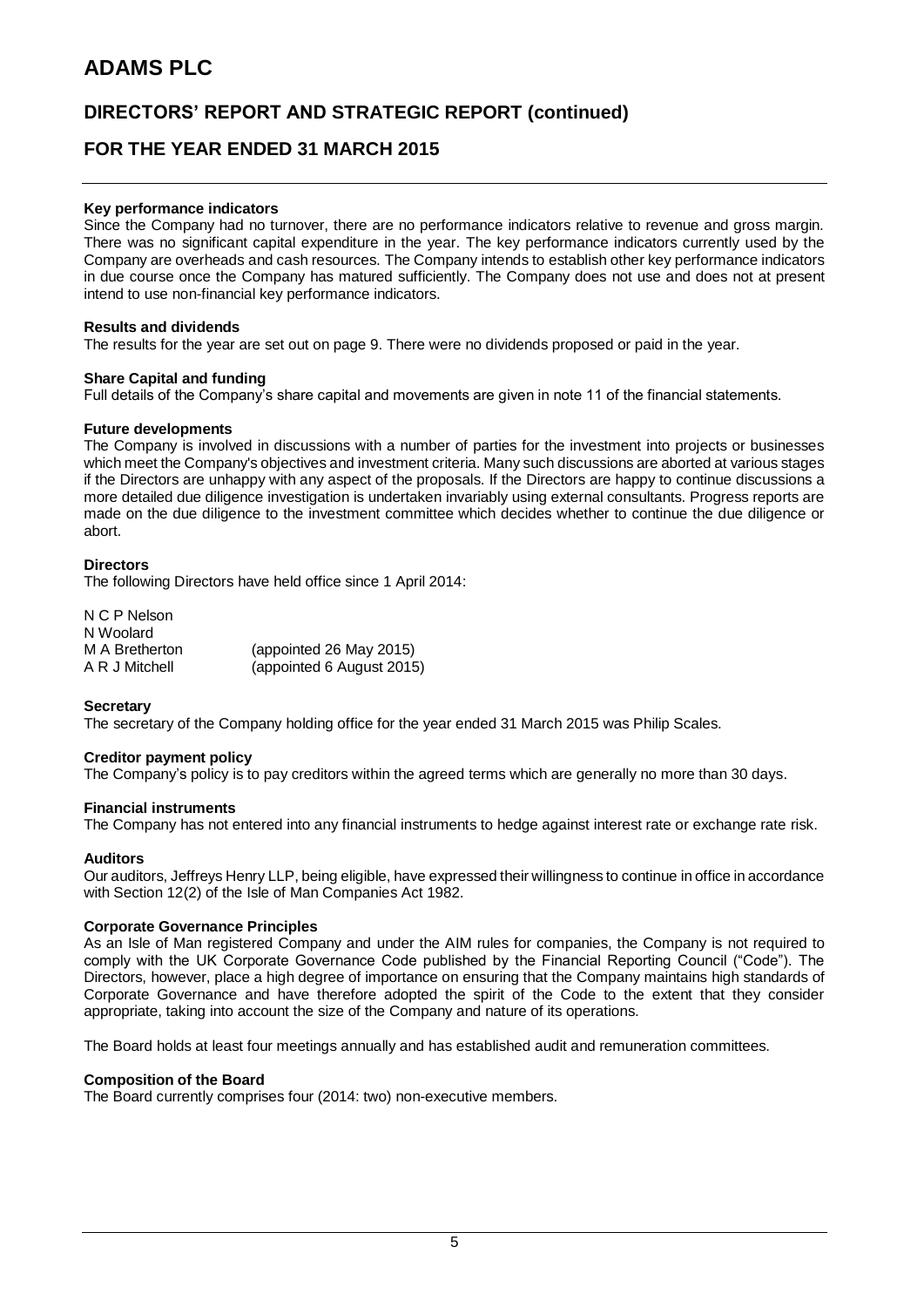### **DIRECTORS' REPORT AND STRATEGIC REPORT (continued)**

### **FOR THE YEAR ENDED 31 MARCH 2015**

#### **Directors' remuneration**

Details of the Directors' fees are shown below.

|                 | Year ended<br>31 March 2015<br>€'000 | Year ended 31<br><b>March 2014</b><br>€'000 |
|-----------------|--------------------------------------|---------------------------------------------|
| N. C. P. Nelson | 44                                   | 14                                          |
| N. J. Woolard   | 33                                   | 12                                          |
|                 | 77                                   | 26                                          |
|                 |                                      |                                             |

#### **Directors' interest**

As at 31 March 2015 Mr Nelson and Mr Woolard did not hold interest in the Company's shares. Mr Bretherton is a 5% shareholder in ORA Limited, which in turn owns 28.1% of the Company.

#### **Financial risk management**

The Company has instigated certain financial risk management policies and procedures which are set out in note 3 to the financial statements.

#### **Events after the reporting period**

Following the year end 31 March 2015, the Company took advantage of a profitable opportunity to dispose of all its existing equity investments on which it realised further gains of €24,035 and generated cash proceeds of €198,035; see note 19 of the financial statements. The Company will continue to adopt a highly selective approach to new investments.

#### **Going concern**

After making enquiries, the Directors have formed a judgement at the time of approving the financial statements that there is an expectation that the Company has adequate working capital resources to continue its operations in the foreseeable future. Further, the Company continues to actively pursue investment opportunities within the scope of its Investment Policy criteria. The financial statements have accordingly been prepared on a going concern basis.

#### **Indemnity of officers**

The Company has Directors' and Officers' Insurance to cover against legal action brought against its Directors and officers.

#### **Substantial Shareholdings**

At 31 March 2015 the following held 3% or more of the share capital pf the Company;

| <b>ORA Limited</b> | 28.1% |
|--------------------|-------|
| David Richardson   | 23.1% |

- Robert Quested 15.4%
- Stephen James 14.6%

#### **Annual General Meeting**

There is at the back of this document a Notice convening an Annual General Meeting "AGM" of the Company to be held at 11.00am on 11 September 2015 and a form of proxy for use at the meeting is also enclosed. The business of the AGM is set out in that notice.

The ordinary business of the AGM is to approve the accounts of the Company for the year ended 31 March 2015, to re-elect Nicholas Woolard as a Director of the Company, to re-elect of Michael Bretherton as a Director of the Company, to re-elect of Andrew Mitchell as a Director of the Company and to re-appoint Jeffreys Henry LLP as auditors. The special business of the AGM is to grant the directors authority to allot further Ordinary Shares pursuant to Article 5.1 of the Articles, to disapply the pre-emption rights under Article 5.2 of the Articles and to amend the Articles to require that a majority of the Directors be resident outside of the United Kingdom and that all Director shall only exercise their powers from outside of the United Kingdom.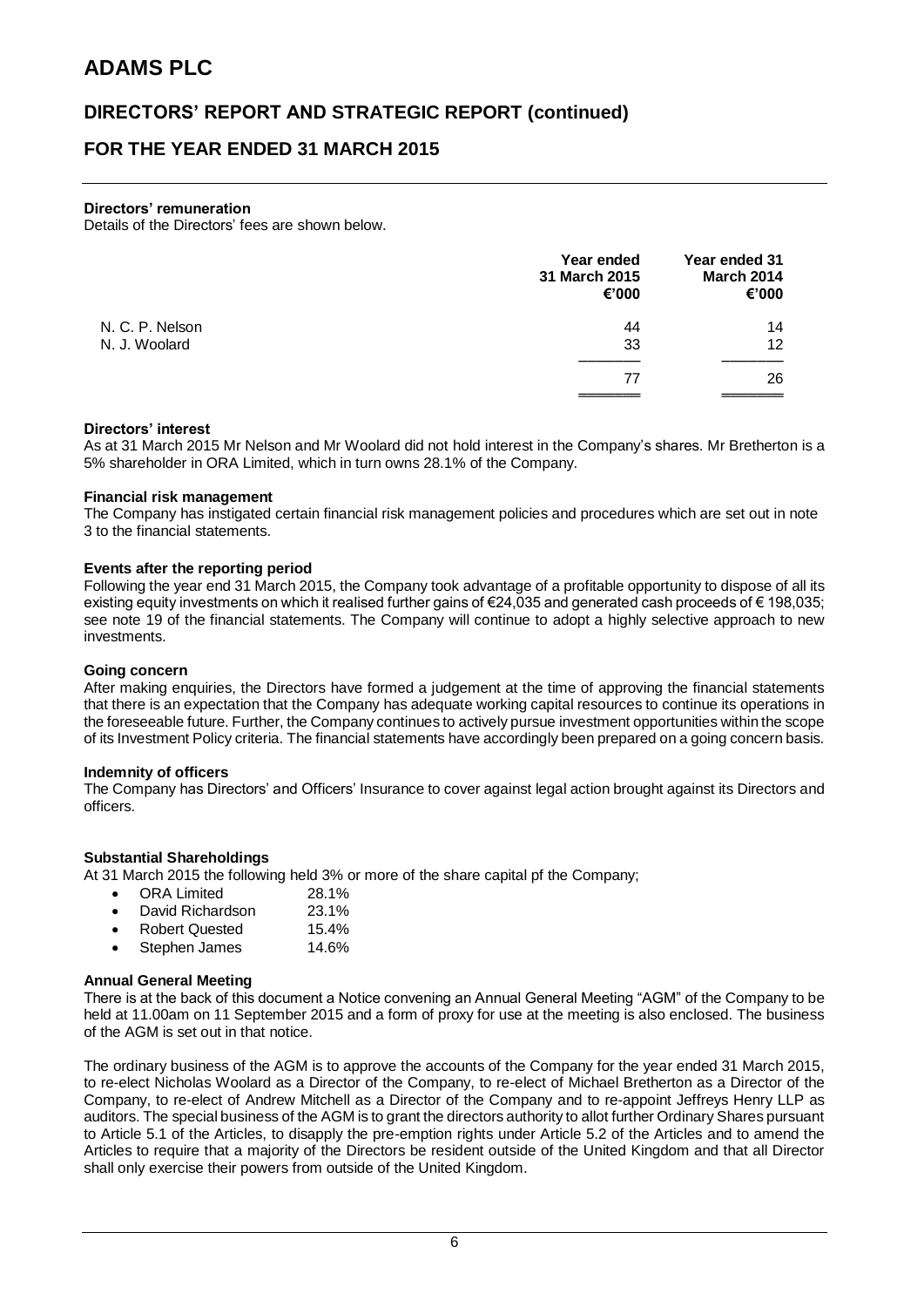## **DIRECTORS' REPORT AND STRATEGIC REPORT (continued)**

### **FOR THE YEAR ENDED 31 MARCH 2015**

#### **Statement of Directors' responsibilities**

The Directors are responsible for preparing the Directors' Report and the financial statements in accordance with applicable law and regulations.

The Directors have elected to prepare the financial statements in accordance with International Financial Reporting Standards (IFRS) as adopted for use in the European Union. The financial statements are required to give a true and fair view of the state of affairs of the Company and of the profit or loss of the Company for that period. In preparing these financial statements, the Directors are required to:

- select suitable accounting policies and then apply them consistently;
- make judgements and accounting estimates that are reasonable and prudent;
- state whether the Company financial statements have been prepared in accordance with IFRS as adopted by the European Union subject to any material departures disclosed and explained in the Financial Statements;
- prepare the financial statements on the going concern basis unless it is inappropriate to presume that the Company will continue in business.

The Directors are responsible for keeping proper accounting records that are sufficient to show and explain the Company's transactions and disclose with reasonable accuracy at any time the financial position of the Company. They are also responsible for safeguarding the assets of the Company and hence for taking reasonable steps for the prevention and detection of fraud and other irregularities.

The Directors are responsible for the maintenance and integrity of the corporate and financial information included on the Company's website. Legislation governing the preparation and dissemination of financial statements may differ from one jurisdiction to another.

#### **Statement of disclosure to auditors**

- So far as the Directors are aware, there is no relevant audit information of which the Company's auditors are unaware; and

- each Director has taken all the steps that he ought to have taken as Director in order to make himself aware of any relevant audit information and to establish that the Company's auditors are aware of that information.

On behalf of the board

............................................... M A Bretherton **Non-executive Director**

10 August 2015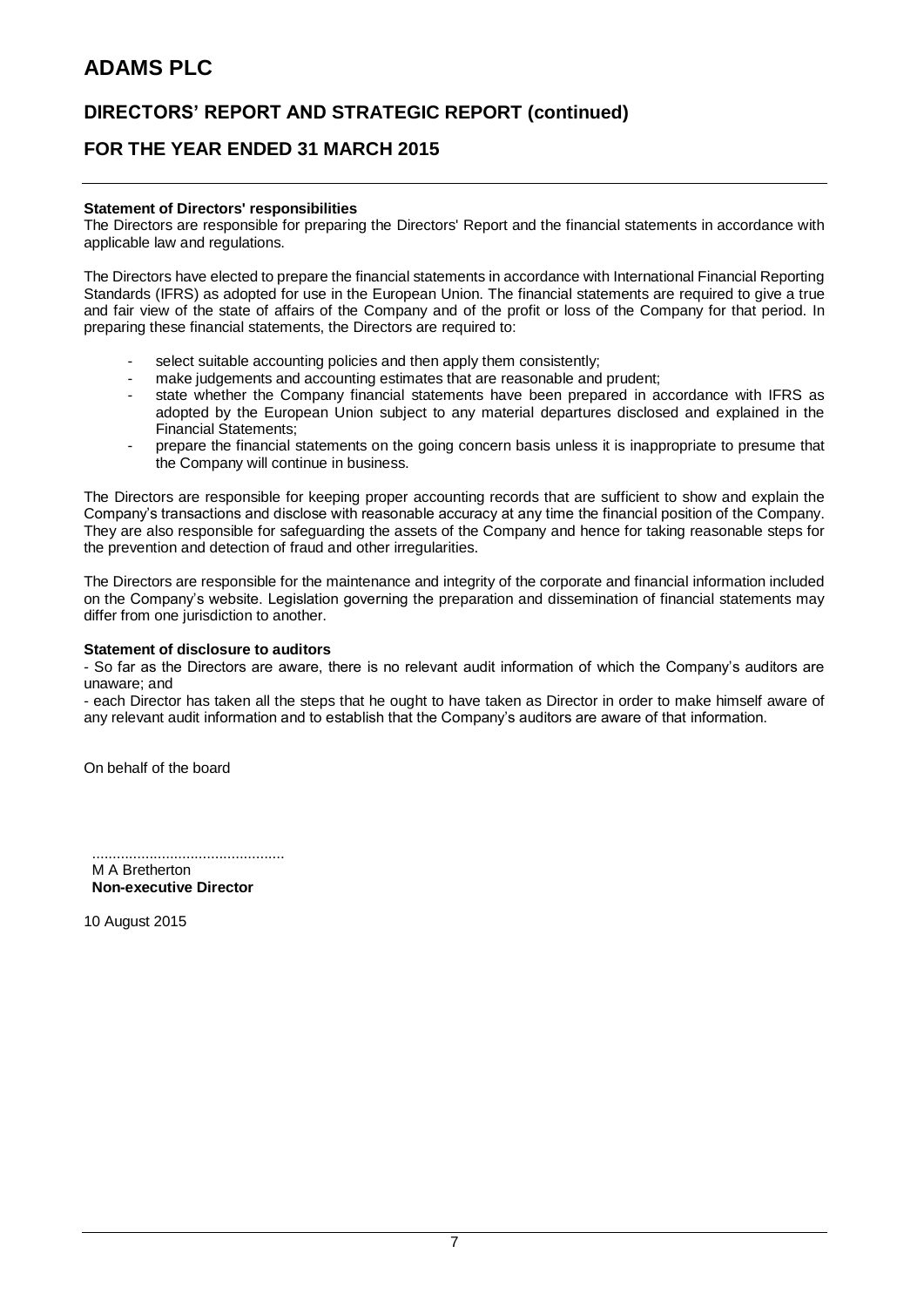### **INDEPENDENT AUDITORS' REPORT**

### **TO THE MEMBERS OF ADAMS PLC**

We have audited the financial statements of Adams PLC for the year ended 31 March 2015, which comprise the statement of comprehensive income, statement of financial position, statement of changes in equity, statement of cash flows and related notes on pages 9 to 22. The financial reporting framework that has been applied in their preparation is applicable law and International Financial Reporting Standards (IFRSs) as adopted by the European Union.

This report is made solely to the Company's members, as a body. Our audit work has been undertaken so that we might state to the Company's members those matters we are required to state to them in an auditors' report and for no other purpose. To the fullest extent permitted by law, we do not accept or assume responsibility to anyone other than the Company and the Company's members as a body, for our audit work, for this report, or for the opinions we have formed.

#### **Respective responsibilities of Directors and auditors**

As explained more fully in the Statement of Directors' responsibilities set out on page 7, the Directors are responsible for the preparation of the financial statements and for being satisfied that they give a true and fair view. Our responsibility is to audit and express an opinion on the financial statements in accordance with applicable law and International Standards on Auditing (UK and Ireland). Those standards require us to comply with the Auditing Practices Board's Ethical Standards for Auditors.

#### **Scope of the audit of the financial statements**

An audit involves obtaining evidence about the amounts and disclosures in the financial statements sufficient to give reasonable assurance that the financial statements are free from material misstatement, whether caused by fraud or error. This includes an assessment of: whether the accounting policies are appropriate to the Company's circumstances and have been consistently applied and adequately disclosed; the reasonableness of significant accounting estimates made by the Directors; and the overall presentation of the financial statements. In addition, we read all the financial and non-financial information in the Directors' Report and Strategic Report and Chairman's Statement to identify material inconsistencies with the audited financial statements and to identify any information that is apparently materially incorrect based on, or materially inconsistent with, the knowledge acquired by us in the course of performing the audit. If we become aware of any apparent material misstatements or inconsistencies we consider the implications for our report.

#### **Opinion on financial statements**

In our opinion the financial statements:

- give a true and fair view of the state of the Company's affairs as at 31 March 2015 and of its loss for the year then ended;
- have been properly prepared in accordance with IFRSs as adopted by the European Union

**Jonathan Isaacs (Senior Statutory Auditor)** 10 August 2015 **for and on behalf of Jeffreys Henry LLP**

**Chartered Accountants** 5-7 Cranwood Street **Statutory Auditor Community Community Community Community Community Community Community Community Community Community Community Community Community Community Community Community Community Community Community Community C** 

Finsgate EC1V 9EE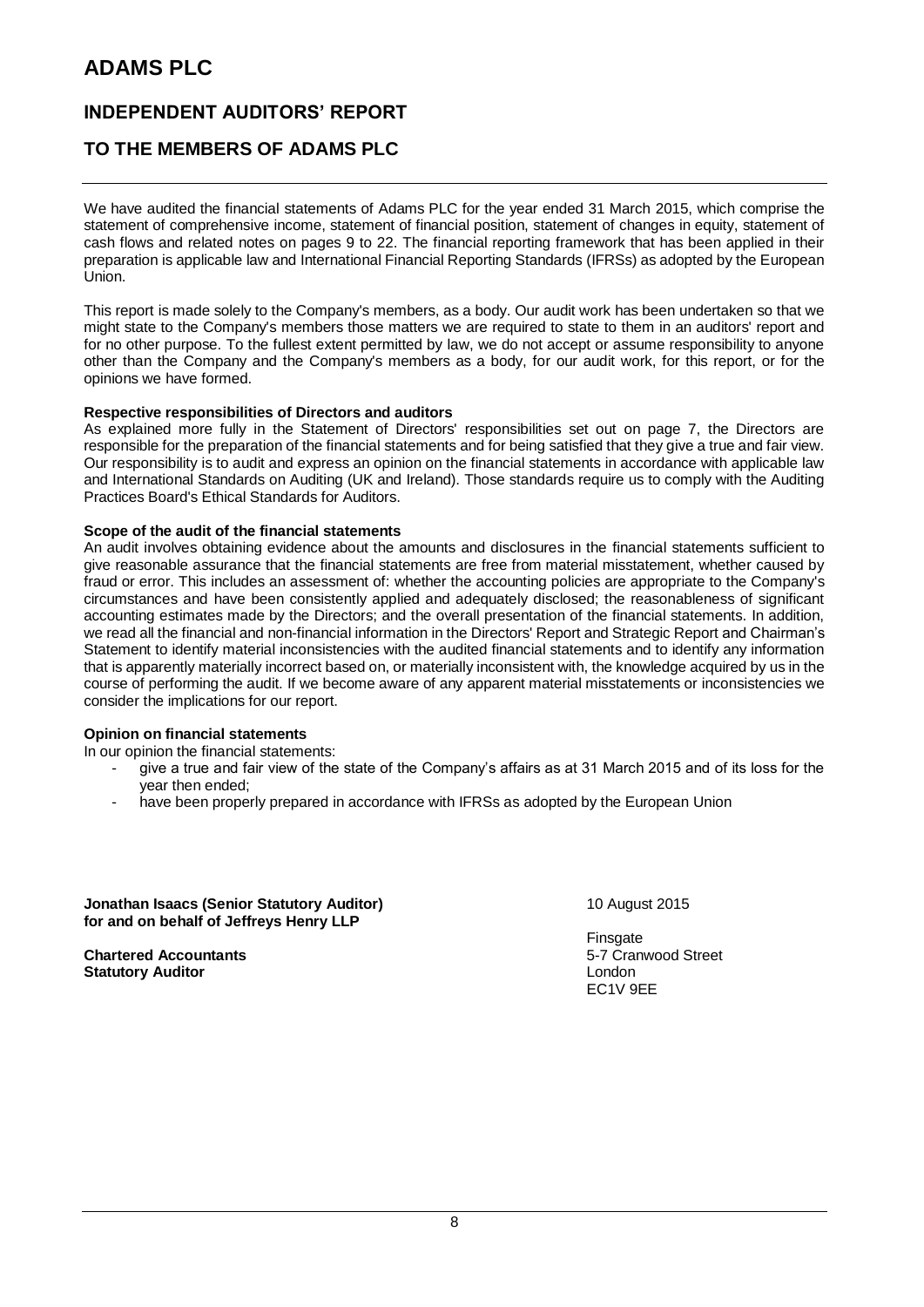### **STATEMENT OF COMPREHENSIVE INCOME**

### *FOR THE YEAR ENDED 31 MARCH 2015*

|                                                                                                             |              | Year ended           | Year ended            |
|-------------------------------------------------------------------------------------------------------------|--------------|----------------------|-----------------------|
|                                                                                                             | <b>Notes</b> | 31 Mar 2015<br>€'000 | 31 Mar 2014<br>€'000  |
| Net change in fair value of financial assets at fair<br>value through profit or loss<br><b>Total income</b> | 7            | 172<br>172           | (18)<br>(18)          |
| <b>Expenses</b>                                                                                             |              |                      |                       |
| Net foreign exchange gain/(loss)<br>Administrative expenses<br><b>Operating loss</b>                        | 5            | 15<br>(211)<br>(25)  | (2)<br>(101)<br>(121) |
| Loss on ordinary activities before taxation                                                                 |              | (25)                 | (121)                 |
| Tax on gain/(loss) on ordinary activities                                                                   | 6            |                      |                       |
| Loss for the year                                                                                           |              | (25)                 | (121)                 |
| Total comprehensive loss for the year                                                                       |              | (25)                 | (121)                 |
| Basic and diluted loss per share                                                                            | 12           | (0.1)€c              | $(0.7)$ $\epsilon$ c  |

<span id="page-10-0"></span>Since there is no other comprehensive loss or gain, the loss for the year is the same as the total comprehensive loss for the year attributable to the owners of the Company.

The accompanying accounting policies and explanatory notes form an integral part of the financial statements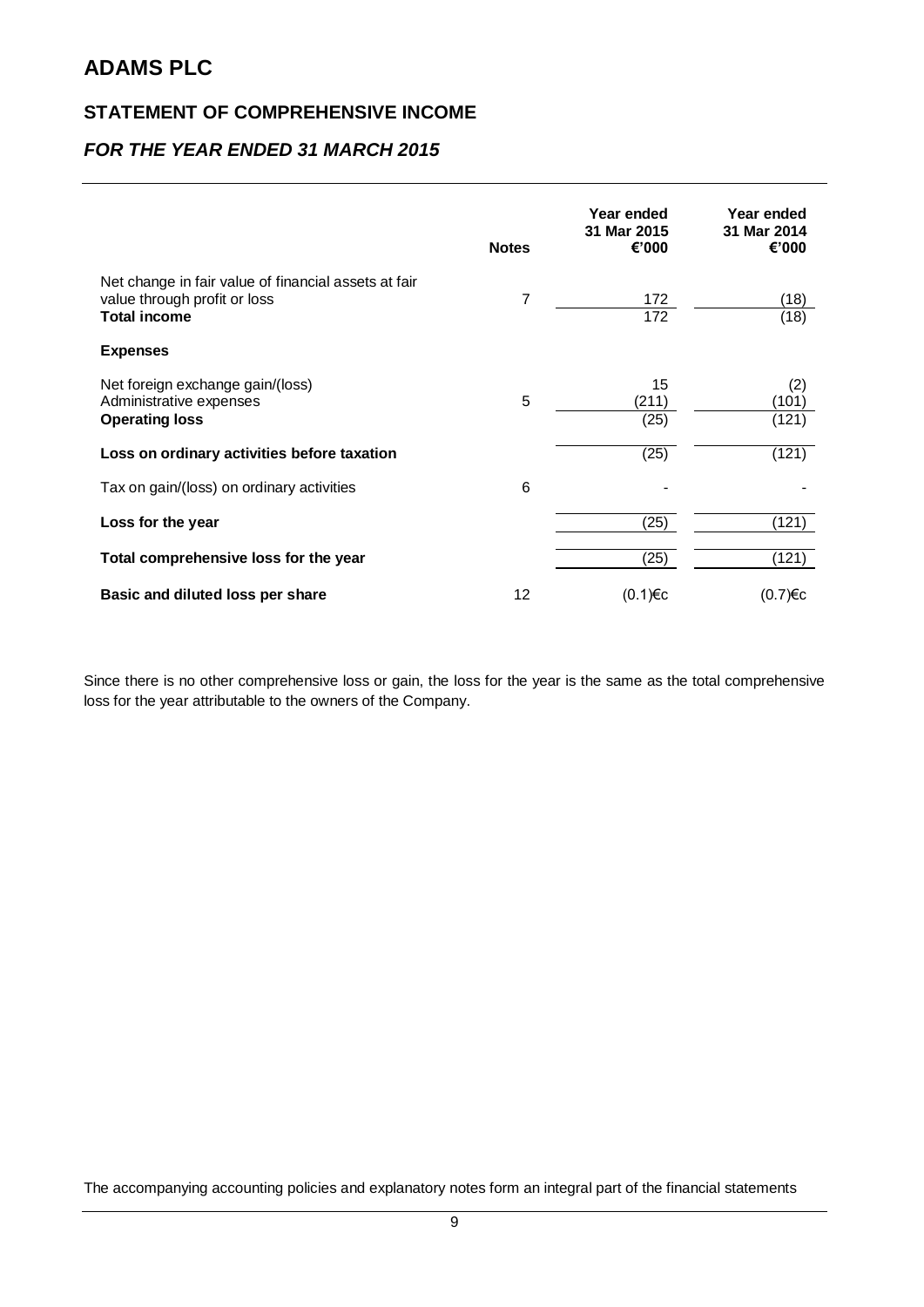### **STATEMENT OF FINANCIAL POSITION**

### *AS AT 31 MARCH 2015*

|                                     |                  | 31 March 2015 | 31 March 2014<br>as restated |
|-------------------------------------|------------------|---------------|------------------------------|
|                                     | <b>Notes</b>     | €'000         | €'000                        |
| <b>Assets</b>                       |                  |               |                              |
| <b>Non-current assets</b>           |                  |               |                              |
| Investments                         | $\overline{7}$   | 174           | 14                           |
| <b>Current assets</b>               |                  |               |                              |
| Trade and other receivables         | 8                | 10            | $\overline{7}$               |
| Cash and cash equivalents           | $\boldsymbol{9}$ | 158           | 117                          |
|                                     |                  | 168           | 124                          |
| <b>Total assets</b>                 |                  | 342           | 138                          |
| <b>Equity and Liabilities</b>       |                  |               |                              |
| Called up share capital             | 11               | 231           | 162                          |
| Share premium                       | 11               | 214           | 133                          |
| Accumulated deficit                 |                  | (195)         | (170)                        |
| <b>Total equity</b>                 |                  | 250           | 125                          |
| <b>Current liabilities</b>          |                  |               |                              |
| Trade and other payables            | 10               | 92            | 13                           |
| <b>Total current liabilities</b>    |                  | 92            | 13                           |
| <b>Total liabilities</b>            |                  | 92            | 13                           |
| <b>Total equity and liabilities</b> |                  | 342           | 138                          |

The financial statements were approved and authorised for issue by the Board on 10 August 2015 and signed on its behalf by:

.............................. N J Woolard

**Director**

The accompanying accounting policies and explanatory notes form an integral part of the financial statements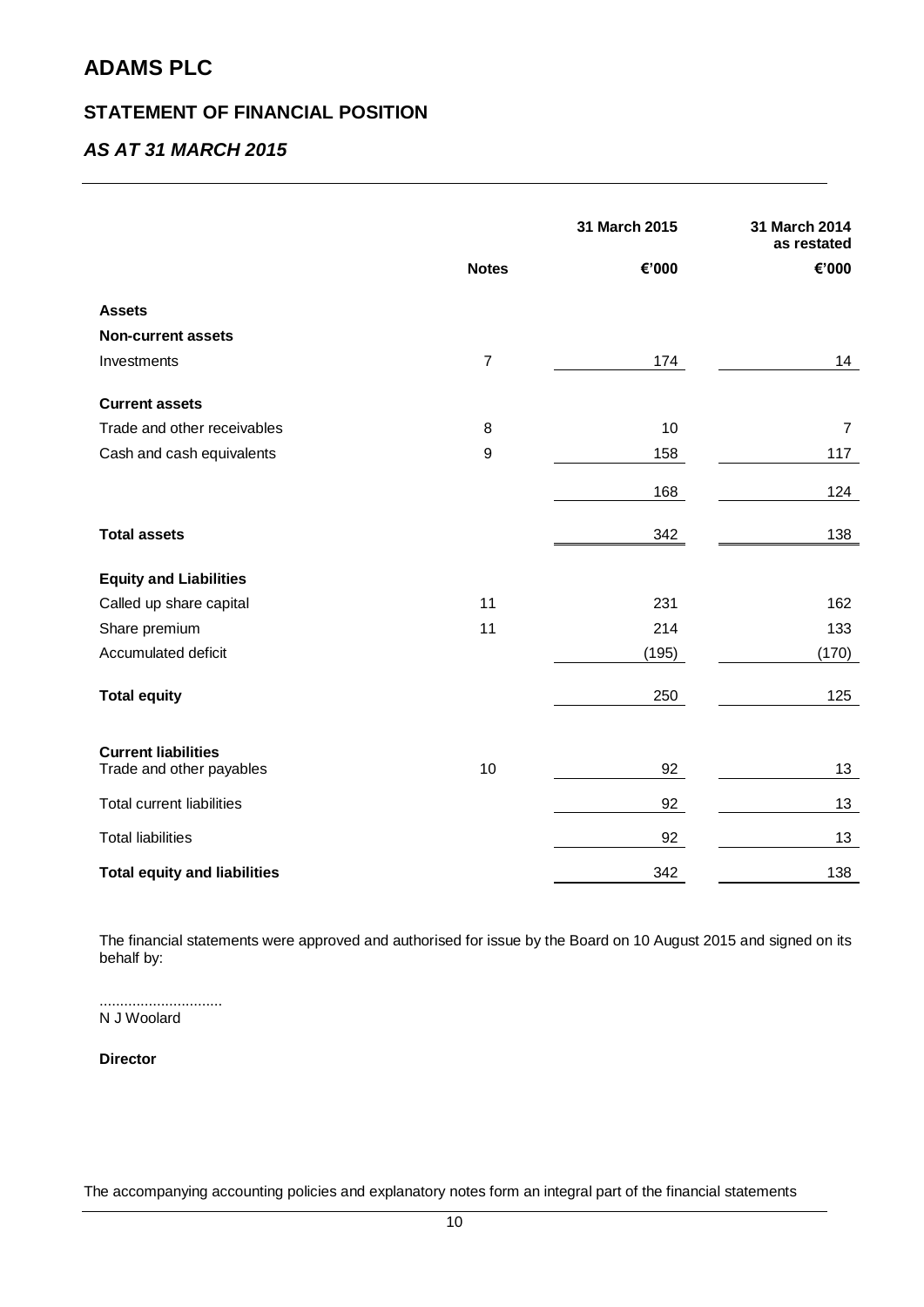### **STATEMENT OF CHANGES IN EQUITY**

### *FOR THE YEAR ENDED 31 MARCH 2015*

|                                                                         | <b>Share</b><br><b>Capital</b> | <b>Share</b><br>Premium  | <b>Accumulated</b><br>(Losses) | <b>Total</b> |
|-------------------------------------------------------------------------|--------------------------------|--------------------------|--------------------------------|--------------|
|                                                                         | €'000                          | €'000                    | €'000                          | €'000        |
|                                                                         |                                |                          |                                |              |
| At 1 April 2013                                                         | 2,448                          | 133                      | (2, 335)                       | 246          |
| <b>Changes in equity</b>                                                |                                |                          |                                |              |
| Purchase and cancellation of deferred<br>shares - prior year adjustment | (2, 286)                       | $\overline{\phantom{a}}$ | 2,286                          |              |
| Total comprehensive (loss)                                              |                                |                          | (121)                          | (121)        |
| At 31 March 2014                                                        | 162                            | 133                      | (170)                          | 125          |
|                                                                         |                                |                          |                                |              |
| At 1 April 2014                                                         | 162                            | 133                      | (170)                          | 125          |
| <b>Changes in equity</b>                                                |                                |                          |                                |              |
| Issue of shares                                                         | 69                             | 81                       |                                | 150          |
| Total comprehensive (loss)                                              |                                |                          | (25)                           | (25)         |
| At 31 March 2015                                                        | 231                            | 214                      | (195)                          | 250          |

Share capital is the amount subscribed for shares at nominal value.

Share premium represents the excess of the amount subscribed for share capital over the nominal value of these shares net of share issue expenses.

Accumulated losses represent the cumulative loss of the Company attributable to equity shareholders.

The accompanying accounting policies and explanatory notes form an integral part of the financial statements.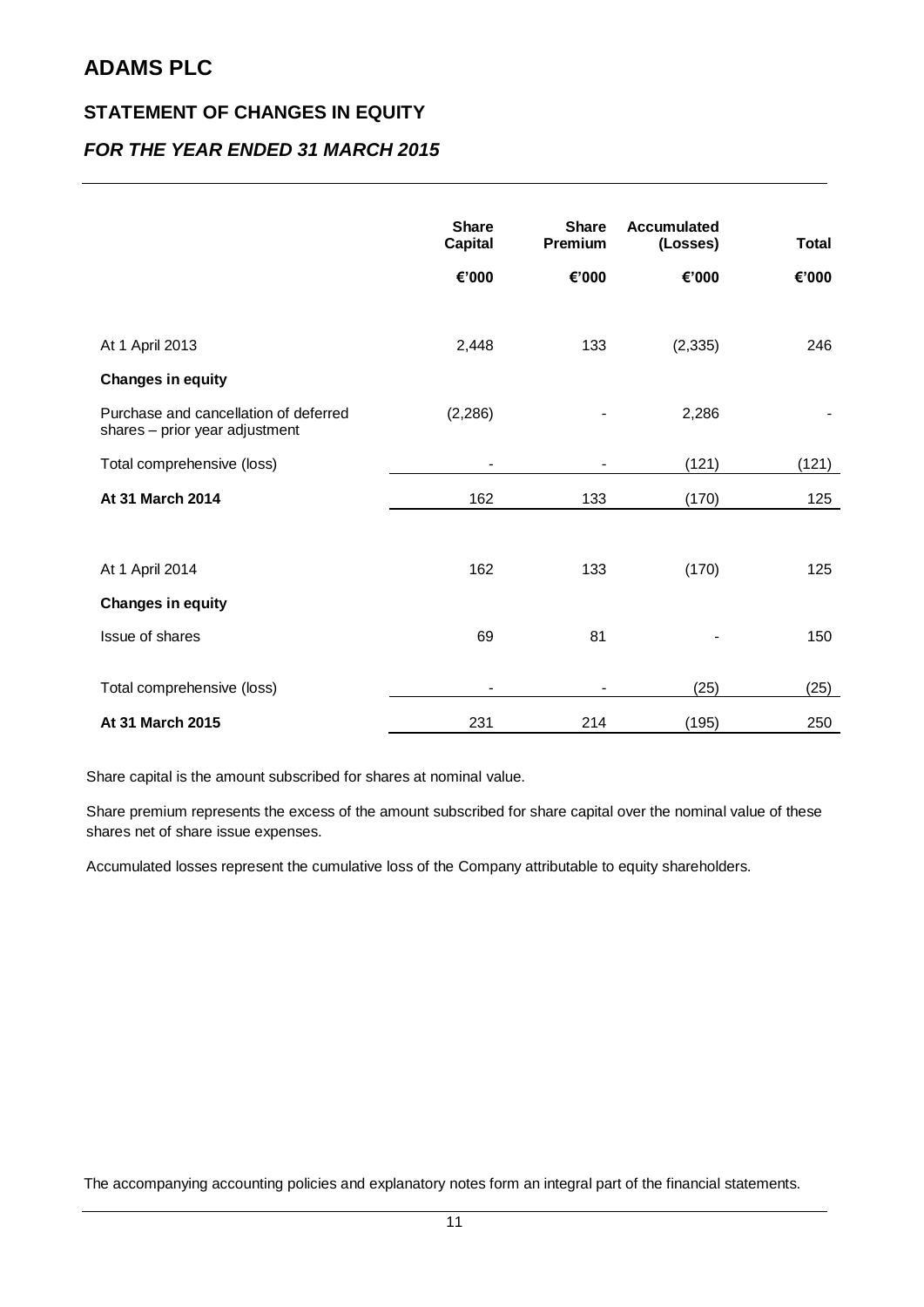# **STATEMENT OF CASH FLOWS**

### *FOR THE YEAR ENDED 31 MARCH 2015*

|                                                                                                       | Year ended<br>31 March 2015<br>€'000 | Year ended<br>31 March 2014<br>€'000 |
|-------------------------------------------------------------------------------------------------------|--------------------------------------|--------------------------------------|
| Loss for the year                                                                                     | (25)                                 | (121)                                |
| (Increase)/decrease in trade and other receivables<br>Increase/(decrease) in trade and other payables | (3)<br>79                            | 4<br>(6)                             |
| Net cash inflow/(outflow) from operating activities                                                   | 51                                   | (123)                                |
| Cash flows from investing activities                                                                  |                                      |                                      |
| Payments to acquire investments /receipts from sales of<br>investments                                | (160)                                | 101                                  |
| Net cash (used)/generated in investing activities                                                     | (109)                                | 101                                  |
| <b>Cash flows from financing</b>                                                                      |                                      |                                      |
| Issue of ordinary share capital                                                                       | 69                                   |                                      |
| Issue of premium share capital                                                                        | 81                                   |                                      |
| Net cash from financing activities                                                                    | 150                                  |                                      |
| Net increase/(decrease) in cash and cash equivalents                                                  | 41                                   | (22)                                 |
| Cash and cash equivalents at beginning of year                                                        | 117                                  | 139                                  |
| Cash and cash equivalents at end of year                                                              | 158                                  | 117                                  |
|                                                                                                       |                                      |                                      |

The accompanying accounting policies and explanatory notes form an integral part of the financial statements.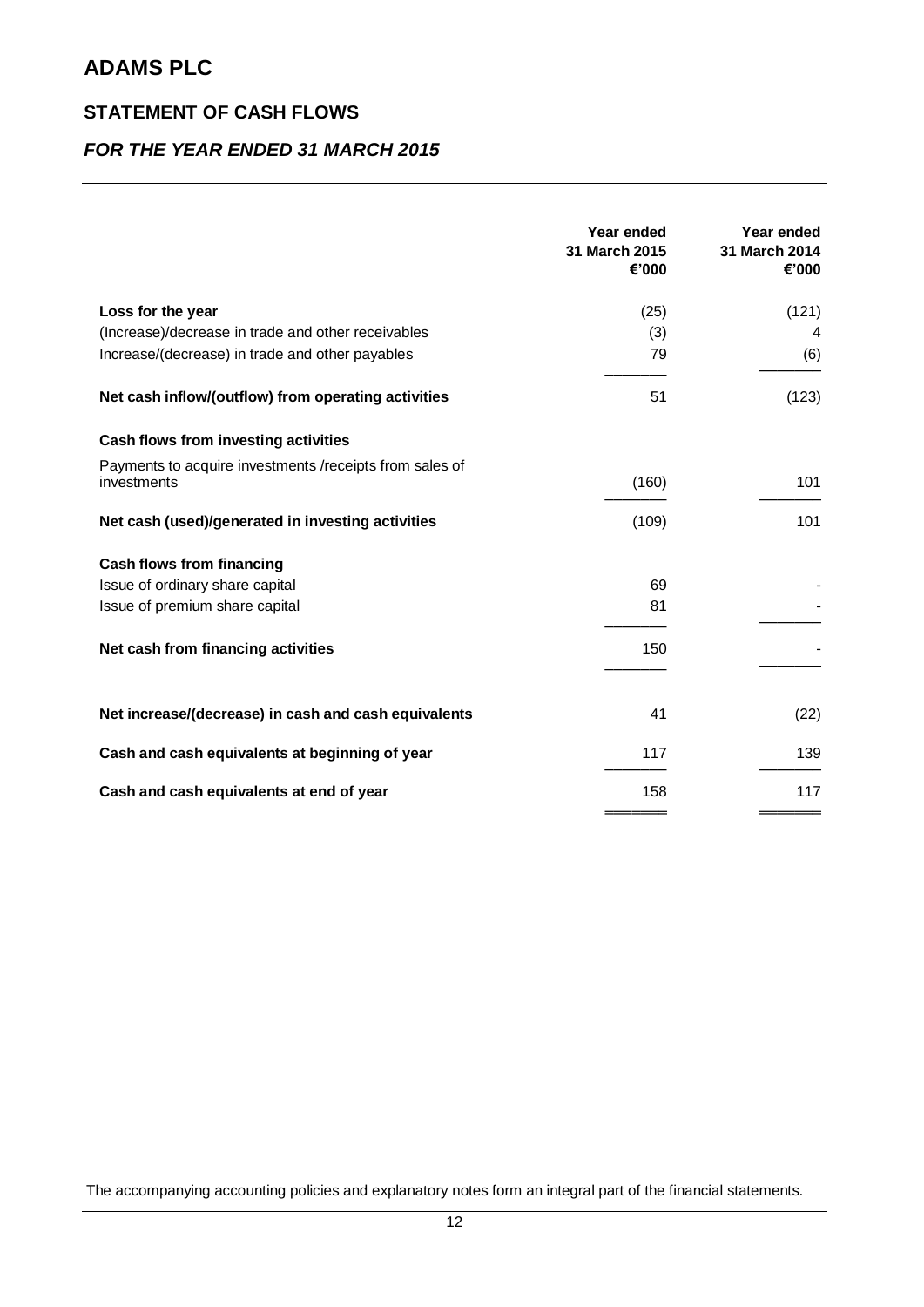### **NOTES TO THE FINANCIAL STATEMENTS**

### *FOR THE YEAR ENDED 31 MARCH 2015*

#### **1 General information**

Adams PLC is a company incorporated and domiciled in the Isle of Man. The address of the registered office is disclosed on the company information page at the front of the annual report. The principal activities of the Company are described in the Directors' report and strategic report.

#### **2 Summary of significant accounting policies**

The principal accounting policies applied in the preparation of these financial statements are set out below.

#### **2.1 Basis of preparation**

The financial statements have been prepared in accordance with International Financial Reporting Standards (IFRS). IFRS comprises of standards issued by the International Accounting Standards Board (IASB) and the interpretations issued by the International Financial Reporting Interpretations Committee (IFRIC) as adopted by the European Union (EU).

#### **Preparation of financial statements**

The preparation of financial statements in conformity with IFRS requires the use of certain critical accounting estimates. It also requires management to exercise its judgment in the process of applying the Company's accounting policies. The areas involving a higher degree of judgment or complexity, or areas where assumptions and estimates are significant to the financial statements are disclosed in Note 4.

#### **New and amended standards adopted by the Company**

The following new standards, amendments to standards and interpretations have been issued and adopted for the financial year beginning 1 April, they do not have a material impact on the Company:

| Reference     | Title                                              | Summary                                                                                                                                               | Application date of standard                     |
|---------------|----------------------------------------------------|-------------------------------------------------------------------------------------------------------------------------------------------------------|--------------------------------------------------|
|               |                                                    |                                                                                                                                                       |                                                  |
| <b>IAS 36</b> | Impairment of assets                               | Limited scope amendments to disclosure<br>requirements                                                                                                | Periods commencing on or after<br>1 January 2014 |
| <b>IAS 39</b> | Hedge accounting<br>and novation of<br>derivatives | Provides relief from discontinuing hedge<br>accounting when novation of a hedging<br>instrument to a central counterparty meets<br>specified criteria | Periods commencing on or<br>after 1 January 2014 |
| <b>IFRS 9</b> | <b>Financial Instruments</b>                       | Revised standard for accounting for financial<br>instruments                                                                                          | Periods commencing on or<br>after 1 January 2015 |
| <b>IAS 32</b> | Financial instruments:<br>Presentation             | Clarifies the requirements for offsetting of<br>financial assets and financial liabilities                                                            | Periods commencing on or<br>after 1 January 2014 |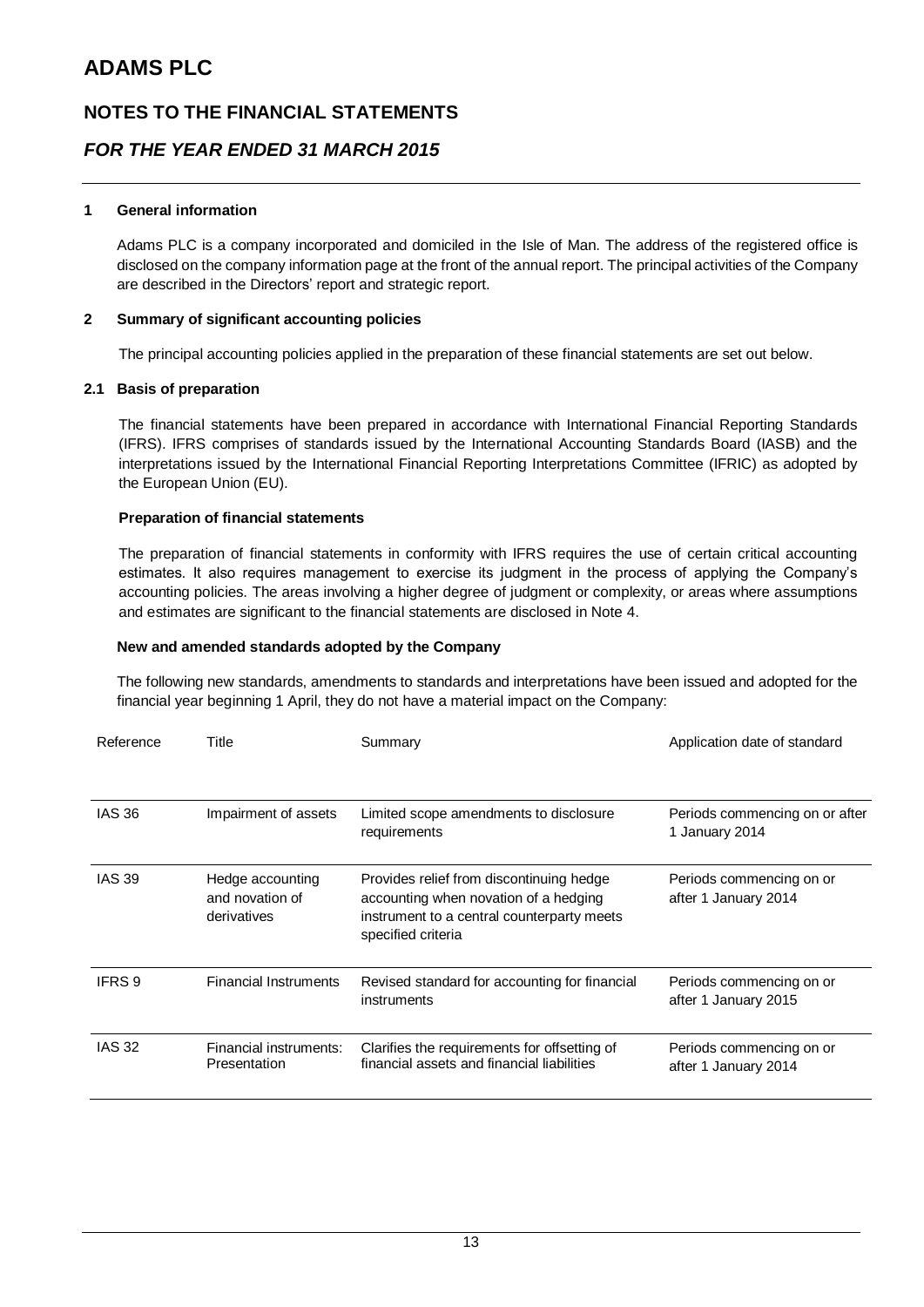### **NOTES TO THE FINANCIAL STATEMENTS**

## *FOR THE YEAR ENDED 31 MARCH 2015*

#### **2 Summary of significant accounting policies (continued)**

#### **2.1 Basis of preparation (continued)**

#### **Standards, interpretations and amendments to published standards that are not yet effective.**

The following new standards, amendments to standards and interpretations have been issued, but are not effective for the financial year beginning 1 April 2014 and have not been early adopted:

| Reference                  | Title                                                    | Summary                                                                                                                                                                                         | Application date of<br>standard                                | Application<br>date of<br>Company |
|----------------------------|----------------------------------------------------------|-------------------------------------------------------------------------------------------------------------------------------------------------------------------------------------------------|----------------------------------------------------------------|-----------------------------------|
| Amendment<br><b>IAS 27</b> | Separate Financial<br><b>Statements</b>                  | Allow an entity to use the equity method<br>as described in IAS 28 to account for its<br>investments in subsidiaries, joint ventures<br>and associates in its separate financial<br>statements. | Periods commencing<br>on or after 1 January<br>2016            | 1 January 2017                    |
| IFRS 9                     | Classification and<br>measurement of<br>financial assets | Classification of all financial assets at fair<br>value on initial recognition.                                                                                                                 | Period commencing on 1 January 2018<br>or after 1 January 2018 |                                   |

#### **2.2 Going concern**

The financial statements have been prepared on a going concern basis.

When assessing the foreseeable future, the Directors have looked at a period of at least twelve months from the date of approval of this report. The forecast cash-flow requirements are to be financed by funds held at the date of this report.

After making enquiries, the Directors firmly believe that the Company has adequate resources to continue in operational existence for the foreseeable future. Accordingly, they continue to adopt the going concern basis in preparing the financial statements.

#### **2.3 Compliance with accounting standards**

The financial statements are prepared in accordance with applicable accounting standards.

#### **2.4 Subsidiaries and consolidation**

The financial statements include the financial information of the Company only as the directors are of the opinion that the subsidiaries should be excluded from consolidation on the grounds that there are severe long-term restrictions that substantially hinder the exercise of the rights of the parent over the assets or management of the subsidiaries. During the year ended 31 March 2015, the Company sold its remaining interest in its former subsidiaries, Carpathian Holdings sàrl and Carpathian Properties sàrl, for a nominal sum to the former portfolio asset manager, Carpathian Asset Management Limited. The Company no longer has any subsidiaries.

#### **2.5 Finance income**

Finance income represents amounts receivable from related parties and banks.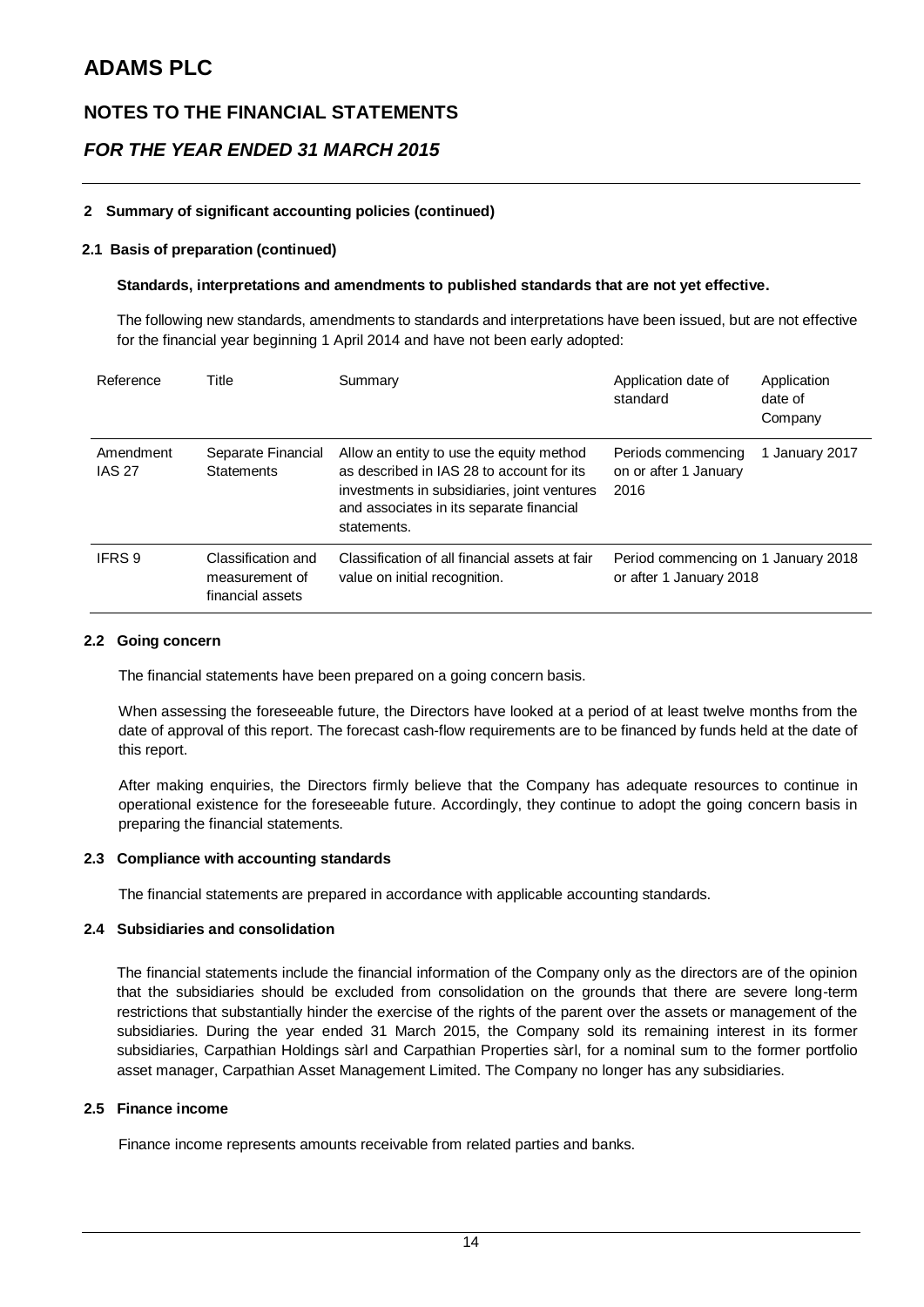### **NOTES TO THE FINANCIAL STATEMENTS**

### *FOR THE YEAR ENDED 31 MARCH 2015*

#### **2 Summary of significant accounting policies (continued)**

#### **2.6 Investments**

Listed investments are designated at fair value through profit or loss.

#### **2.7 Deferred taxation**

Deferred taxation is provided in full in respect of taxation deferred by timing differences between the treatment of certain items for taxation and accounting purposes. The deferred tax balance has not been discounted.

A net deferred tax asset is recognised only if it can be regarded as more likely than not that there will be suitable taxable profits from which the future reversal of the underlying timing differences can be deducted.

#### **2.8 Fair values**

The carrying amounts of the financial assets and liabilities such as cash and cash equivalents, receivables and payables of the Company at the statement of financial position date approximated their fair values, due to relatively short term nature of these financial instruments.

#### **2.9 Trade payables and other non-derivative financial liabilities including long term payables**

Trade and other payables are non-interest bearing and are measured at cost.

#### **2.10 Equity**

Ordinary shares are classified as equity. Incremental costs directly attributable to the issue of new shares or options are shown in equity as a deduction, net of tax, from proceeds.

#### **2.11 Cash and cash equivalents**

Cash and cash equivalents include cash in hand, deposits held on call with banks, other short-term highly liquid investments with original maturities of three months or less, and bank overdrafts. Bank overdrafts are shown within borrowings in current liabilities on the statement of financial position.

#### **2.12 Provisions**

Provisions are recognised when the Company has a present obligation as a result of a past event, and it is probable that the Company will be required to settle that obligation. Provisions are measured at the Directors' best estimate of the expenditure required to settle the obligation at the statement of financial position date, and are discounted to present value where the effect is material.

#### **2.13 Taxation**

The charge for current tax is based on the results for the year as adjusted for items which are non-assessable or disallowed. It is calculated using rates that have been enacted or substantively enacted by the balance sheet date.

#### **2.14 Foreign currencies**

The functional currency of the Company is considered to be the Euro. For the purpose of the financial statements, the results and financial position of the Company are presented in Euros as the Company is listed on AIM and its share price is quoted in Euros.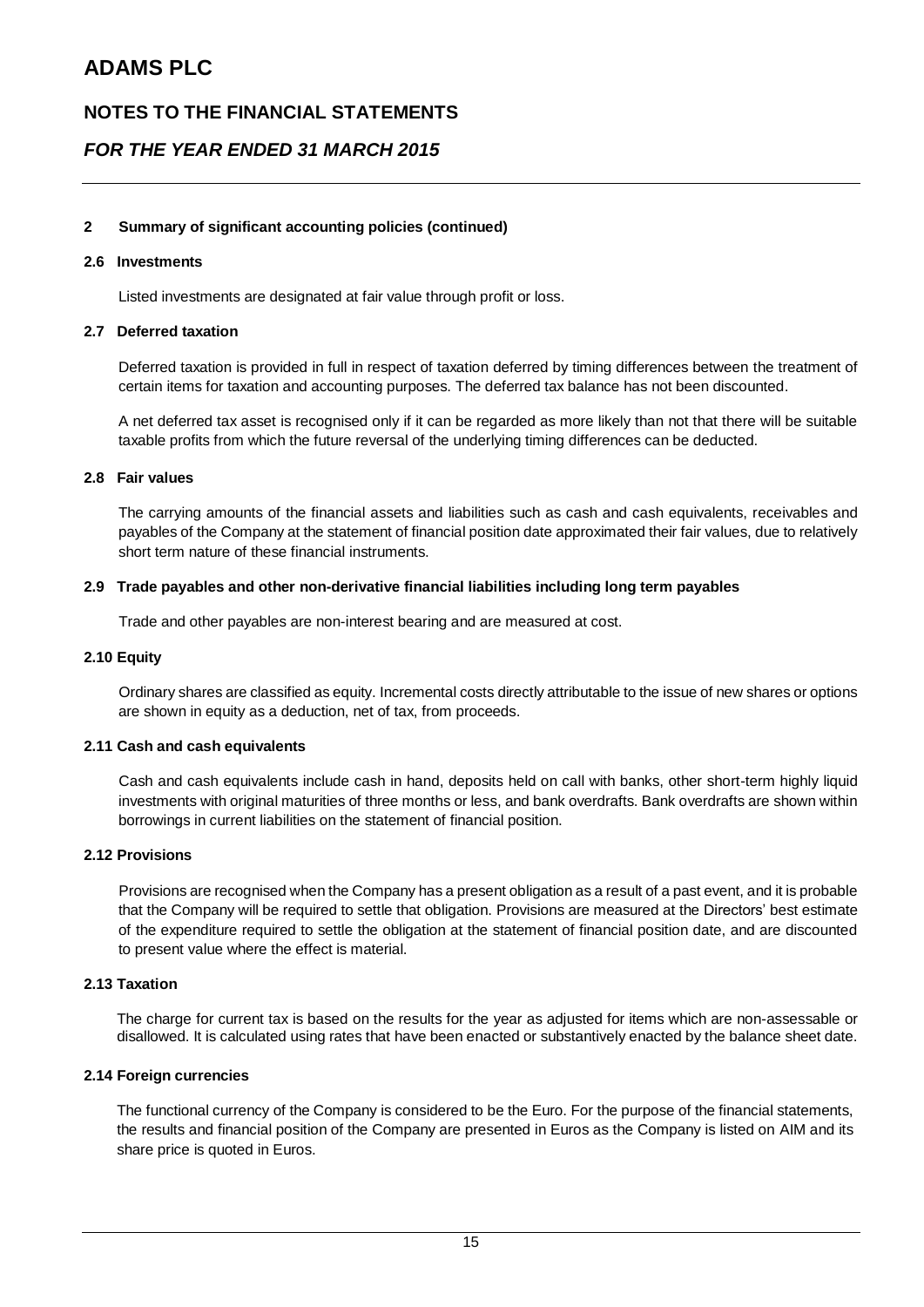### **NOTES TO THE FINANCIAL STATEMENTS**

### *FOR THE YEAR ENDED 31 MARCH 2015*

#### **3 Financial risk management**

The Company may use a limited number of financial instruments, comprising cash, short-term deposits and various items such as other receivables and other payables, which arise directly from operations. The Company does not trade in financial instruments.

#### **3.1 Financial risk factors**

The Company's activities may expose it to a variety of financial risks: foreign exchange risk, and credit risk. The Company's overall risk management programme focuses on the unpredictability of financial markets and seeks to minimise potential adverse effects on the Company's financial performance.

a) Foreign exchange risk

The Company incurs expenses subject to foreign currency fluctuations.

b) Credit risk

Credit risk arises from cash and cash equivalents and deposits with banks and other financial institutions as well as credit exposures to wholesale and retail customers, including outstanding receivables. The credit risk on liquid funds is limited because the counterparties are banks with high credit ratings assigned by international credit-rating agencies.

#### c) Interest rate risk

The Company does not have any borrowings and therefore there is currently no risk associated with movements in market rates of interest.

d) Liquidity risk

The Company is careful to ensure that its loans and investments can be realised prior to the due date for the repayment of any liabilities.

#### e) Capital risk

The Company takes great care to protect its capital investments. Significant due diligence is undertaken prior to making any investment. The investment is closely monitored and wherever possible risks of a capital nature are insured.

f) Market risk

The Company may operate in many different geographical markets. A general economic downturn at a global level, or in one of the world's leading economies, could impact on the Company. In addition, terrorism and other hostilities, as well as disturbances in worldwide financial markets, could have a negative effect on the Company. Regulatory requirements, taxes, tariffs and other trade barriers, price or exchange controls or other governmental policies could also limit the company's operations. These risks are also applicable to most companies and the risk that Adams PLC will be more affected than the majority of companies is assessed as small.

#### **3.2 Capital risk management**

The Company's objectives when managing capital are to safeguard the Company's ability to continue as a going concern in order to provide returns for shareholders and benefits for other stakeholders and to maintain an optimal capital structure appropriate for its growth plans.

In order to maintain or adjust the capital structure the Company may issue new shares or alter debt levels.

#### **4 Critical accounting estimates and judgments**

Estimates and judgments are continually evaluated and are based on historical experience and other factors, including expectations of future events that are believed to be reasonable under the circumstances.

The Company makes estimates and assumptions concerning the future. Actual results could differ from those estimates. There are no estimates and assumptions that have a significant risk of causing a material adjustment to the carrying amounts of assets and liabilities within the next year.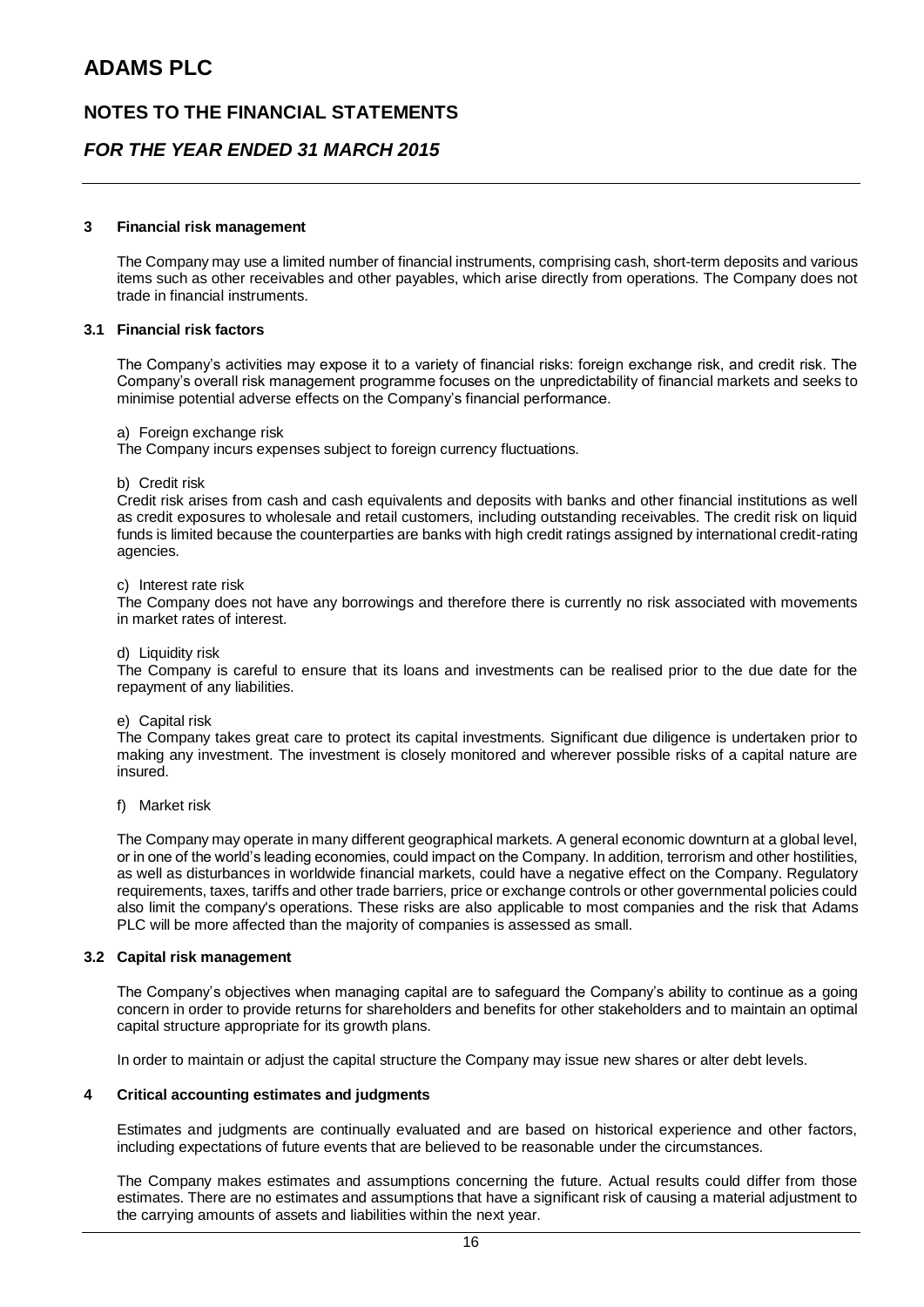### **NOTES TO THE FINANCIAL STATEMENTS**

### *FOR THE YEAR ENDED 31 MARCH 2015*

#### **5 Operating loss and expense analysis by nature**

|                                          | Year ended<br>31 March 2015<br>€'000 | Year ended<br>31 March 2014<br>€'000 |
|------------------------------------------|--------------------------------------|--------------------------------------|
| Operating loss is stated after charging: |                                      |                                      |
| Directors emoluments                     | 77                                   | 26                                   |
| Audit fees                               | 14                                   | 13                                   |
| Legal and professional fees              | 98                                   | 41                                   |
| Investor relations                       | 17                                   | 15                                   |
| Other administrative expenses            | 5                                    | 6                                    |
| Total administrative expenses            | 211                                  | 101                                  |
| 6<br>Taxation                            |                                      |                                      |
|                                          | Year ended<br>31 March 2015<br>€'000 | Year ended<br>31 March 2014<br>€'000 |
| Total current tax                        |                                      |                                      |

The Company is subject to income tax at the rate of 0% in the Isle of Man and, accordingly, no tax has been provided for in these financial statements.

The Company may be subject to withholding taxes in relation to income from investments, or investment realisation proceeds or gains, and such amounts will be accounted for as incurred.

#### **7 Financial assets at fair value through profit and loss**

|                    | Year ended<br>31 March 2015<br>€'000 | Year ended<br>31 March 2014<br>€'000 |
|--------------------|--------------------------------------|--------------------------------------|
| Equity investments | 174                                  | 14                                   |
| Cash at bank       | 158                                  | 117                                  |
|                    |                                      |                                      |
|                    | 332                                  | 131                                  |
|                    |                                      |                                      |

#### **Net change in fair value of financial assets at fair value through profit or loss**

|                                             | Year ended<br>31 March 2015<br>€'000 | Year ended<br>31 March 2014<br>€'000 |
|---------------------------------------------|--------------------------------------|--------------------------------------|
| Movement in unrealised gains on investments | 128                                  | 10                                   |
| Realised gains/(losses) on investments      | 44                                   | (28)                                 |
|                                             | 172                                  | (18)                                 |
|                                             |                                      |                                      |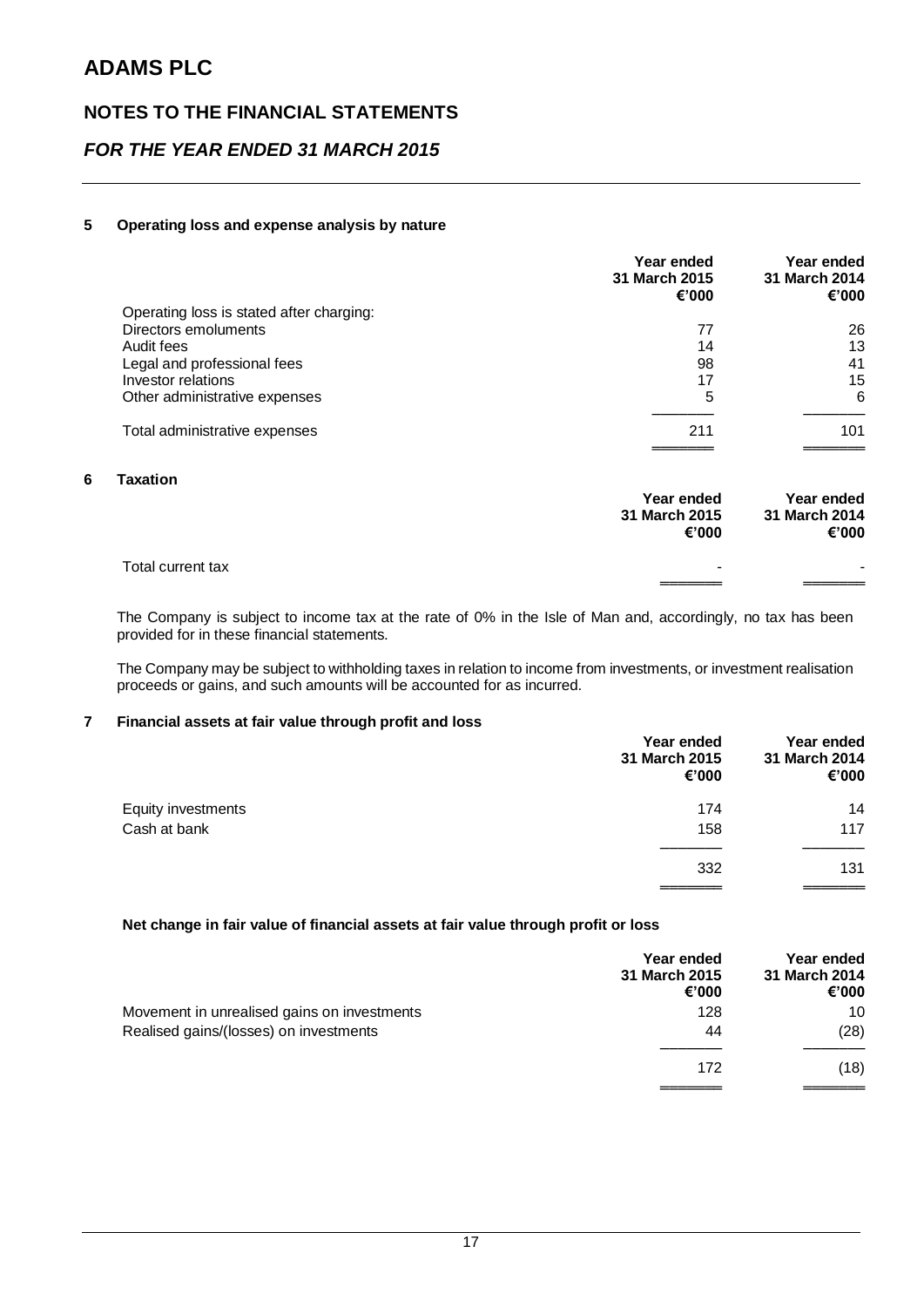### **NOTES TO THE FINANCIAL STATEMENTS**

### *FOR THE YEAR ENDED 31 MARCH 2015*

#### **8 Trade and other receivables**

|                                | 31 March 2015<br>€'000 | 31 March 2014<br>€'000 |
|--------------------------------|------------------------|------------------------|
| Prepayments and accrued income | 10                     | $\overline{ }$         |
|                                | 10                     |                        |
|                                |                        |                        |

The carrying amount of other current assets approximates to its fair value.

#### **9 Cash and cash equivalents**

For the purposes of the Statement of Cash Flows, cash and cash equivalents include cash at banks and on hand and deposits with banks. Cash and cash equivalents at the end of the reporting period as shown in the Statement of Cash Flows can be reconciled to the related items in the Statement of Financial Position as follows:

|                           | 31 March 2015<br>€'000 | 31 March 2014<br>€'000 |
|---------------------------|------------------------|------------------------|
| Cash and cash equivalents | 158                    | 117                    |

The carrying amount of cash and cash equivalents approximates to its fair value.

#### **10 Trade and other payables**

|                              | 31 March 2015<br>€'000 | 31 March 2014<br>€'000 |
|------------------------------|------------------------|------------------------|
| Trade payables               | 6                      | 3                      |
| Accruals and deferred income | 86                     | 10                     |
|                              |                        |                        |
|                              | 92                     | 13                     |
|                              |                        |                        |

Accruals principally comprise amounts outstanding for ongoing expenses. The carrying amount of other payables approximates to its fair value.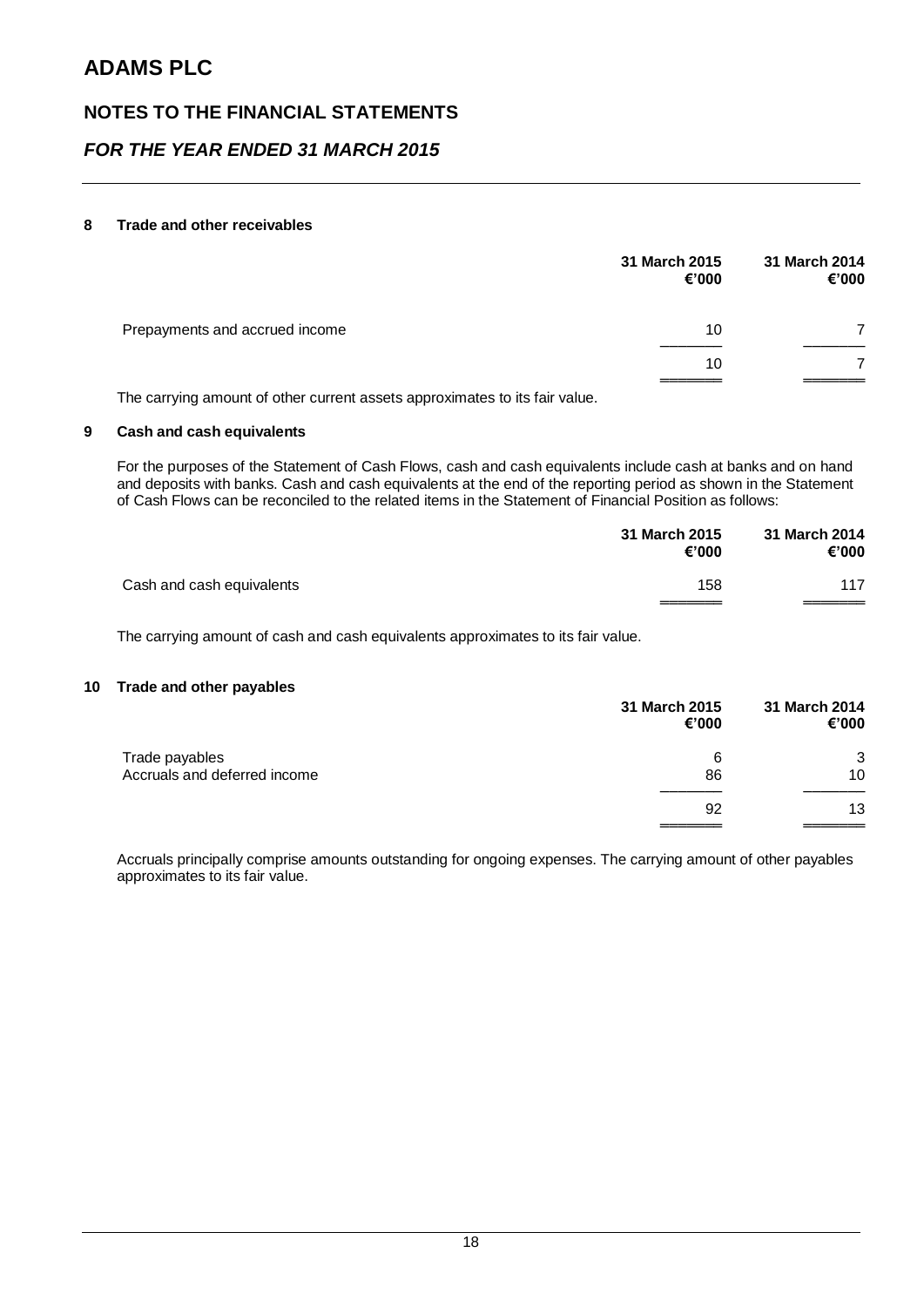# **NOTES TO THE FINANCIAL STATEMENTS**

### *FOR THE YEAR ENDED 31 MARCH 2015*

#### **11 Share capital and share premium**

|                                                                | Number of<br>shares issued<br>and fully paid | <b>Share</b><br>capital<br>€'000 | <b>Share</b><br>premium<br>€'000 |
|----------------------------------------------------------------|----------------------------------------------|----------------------------------|----------------------------------|
| Ordinary shares of €0.01                                       |                                              |                                  |                                  |
| At 1 April 2013                                                | 16,166,392                                   | 162                              | 133                              |
| At 31 March 2014                                               | 16,166,392                                   | 162                              | 133                              |
| <b>At 1 April 2014</b>                                         | 16,166,392                                   | 162                              | 133                              |
| Issue of new shares                                            | 6,928,406                                    | 69                               | 81                               |
| At 31 March 2015                                               | 23,094,798                                   | 231                              | 214                              |
| Deferred shares of €0.99                                       |                                              |                                  |                                  |
| At 1 April 2013                                                | 2,309,579                                    | 2,286                            |                                  |
| Purchase and cancellation of shares - prior year<br>adjustment | (2,309,579)                                  | (2, 286)                         |                                  |
| At 31 March 2014                                               | $\overline{\phantom{a}}$                     | $\overline{a}$                   |                                  |
| At 1 April 2014                                                |                                              |                                  |                                  |
| At 31 March 2015                                               |                                              |                                  |                                  |
| <b>Summary Totals</b>                                          |                                              |                                  |                                  |
| At 1 April 2013 - as previously stated                         |                                              |                                  |                                  |
| Ordinary shares of €0.01                                       | 16,166,392                                   | 162                              | 133                              |
| Deferred shares of €0.99                                       | 2,309,579                                    | 2,286                            |                                  |
|                                                                |                                              | 2,448                            | 133                              |
| At 31 March 2014                                               |                                              |                                  |                                  |
| Ordinary shares of €0.01                                       | 16,166,392                                   | 162                              | 133                              |
| Deferred shares of €0.99                                       |                                              |                                  |                                  |
|                                                                |                                              | 162                              | 133                              |
| At 31 March 2015                                               |                                              |                                  |                                  |
| Ordinary shares of €0.01                                       | 23,094,798                                   | 231                              | 214                              |
| Deferred shares of €0.99                                       |                                              |                                  |                                  |
|                                                                |                                              | 231                              | 214                              |

The prior year adjustment represents the cancellation of the deferred share balance which had been cancelled and adjusted against the accumulated loss reserve.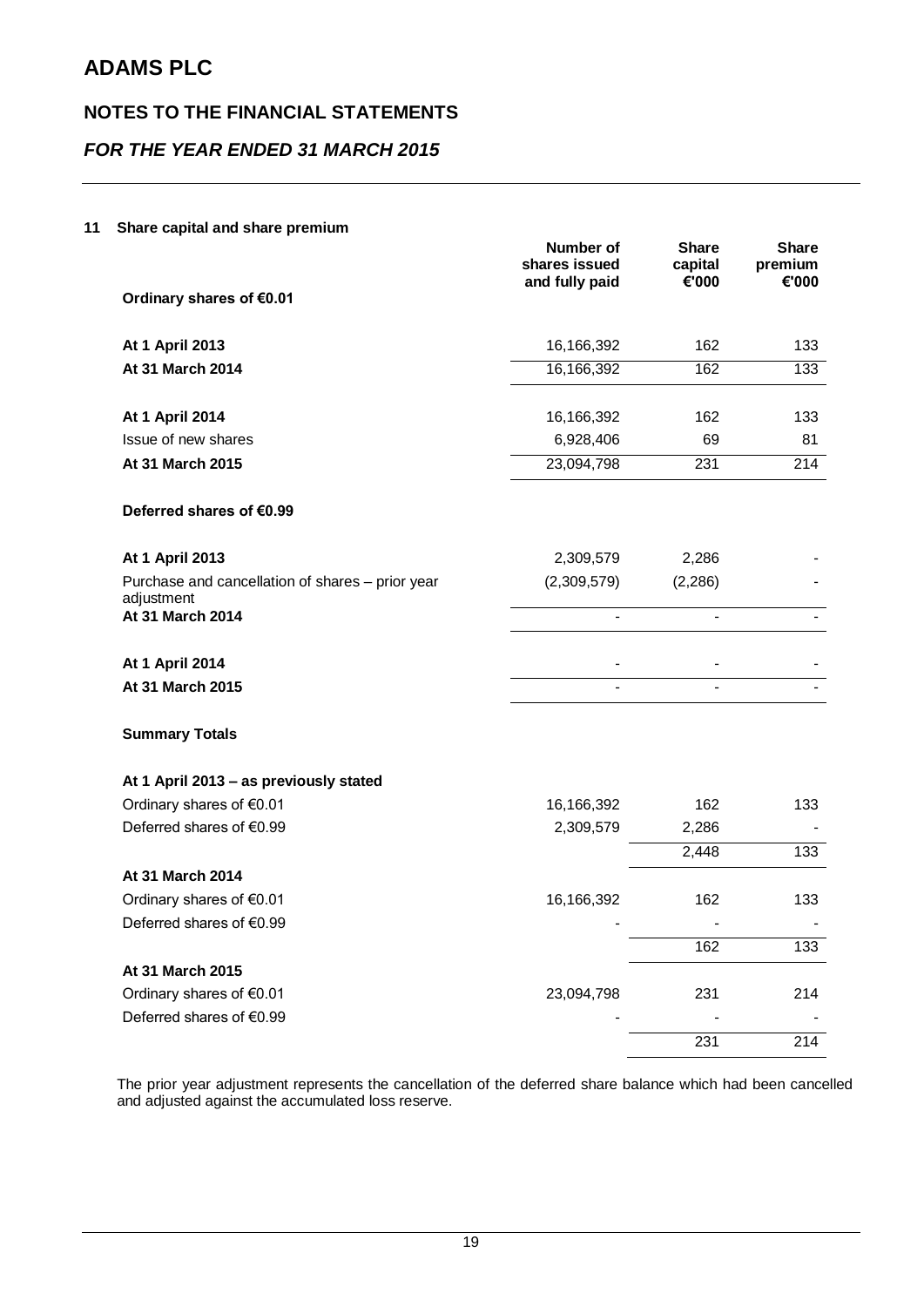### **NOTES TO THE FINANCIAL STATEMENTS**

### *FOR THE YEAR ENDED 31 MARCH 2015*

#### **11 Share capital and share premium (continued)**

On 8 March 2013 the Company reorganised its Ordinary Shares whereby every 100 of the existing Ordinary Shares of 1 euro cent each were consolidated into one "A" Ordinary Share of €1.00 which in turn was then sub-divided into one new Ordinary Share with a par value of €0.01 and one Deferred Share with a par value of €0.99.

On 8 March 2013, the Company issued 13,856,813 new Ordinary Shares by way of a placing at 2.165 euro cents each to its shareholders.

On 24 July 2013, the Company purchased 2,309,579 Deferred Shares for an aggregate total €0.99, and these shares were subsequently cancelled.

Holders of the Ordinary Shares are entitled to receive dividends and other distributions and to attend and vote at any general meeting.

Holders of the Deferred Shares are not entitled to any right of participation in the profits of the Company and are not entitled to attend and vote at any general meeting and would on a winding-up of the Company, be extremely unlikely to receive any repayment of capital after payment of participation entitlements to the holders of the Ordinary Shares

#### **Warrants**

The Company by resolution of the Board of Directors on 8 March 2013, resolved that Warrants carrying the right to subscribe for up to 6,928,406 Ordinary Shares of €0.01 each in the Company at an exercise price of €0.02165 per share in the period to 8 March 2018 were to be issued to investors who subscribed for Ordinary Shares in a placing conducted by the Company, on the basis of one warrant for every 2 shares acquired.

During September 2014 the shareholders exercised their Warrants and subscribed to 6,928,406 Ordinary shares of  $\epsilon$ 0.01 each in the Company at an exercise of  $\epsilon$ 0.02165 per share. There are no further warrants outstanding at the year end.

#### **Authorised share capital**

The authorised Ordinary Share capital of the Company at 31 March 2015 is 350,000,000 Ordinary Shares of €0.01 each (31 March 2014 and 31 March 2013: 350,000,000 Ordinary Shares of €0.01 each).

#### **12 Loss per share**

|                                                                                                                                                                               | Year ended<br>31 March 2015<br>€'000 | Year ended 31<br><b>March 2014</b><br>€'000 |
|-------------------------------------------------------------------------------------------------------------------------------------------------------------------------------|--------------------------------------|---------------------------------------------|
| Basic loss per share is calculated by dividing the loss attributable to<br>equity shareholders by the weighted average number of ordinary shares<br>in issue during the year: |                                      |                                             |
| Loss after tax attributable to equity holders of the Company                                                                                                                  | (25)                                 | (121)                                       |
| Weighted average number of ordinary shares                                                                                                                                    | 20,456,223                           | 16,166,306                                  |
| Basic and diluted loss per share                                                                                                                                              | (0.1)€c                              | $(0.7)$ $\in$ c                             |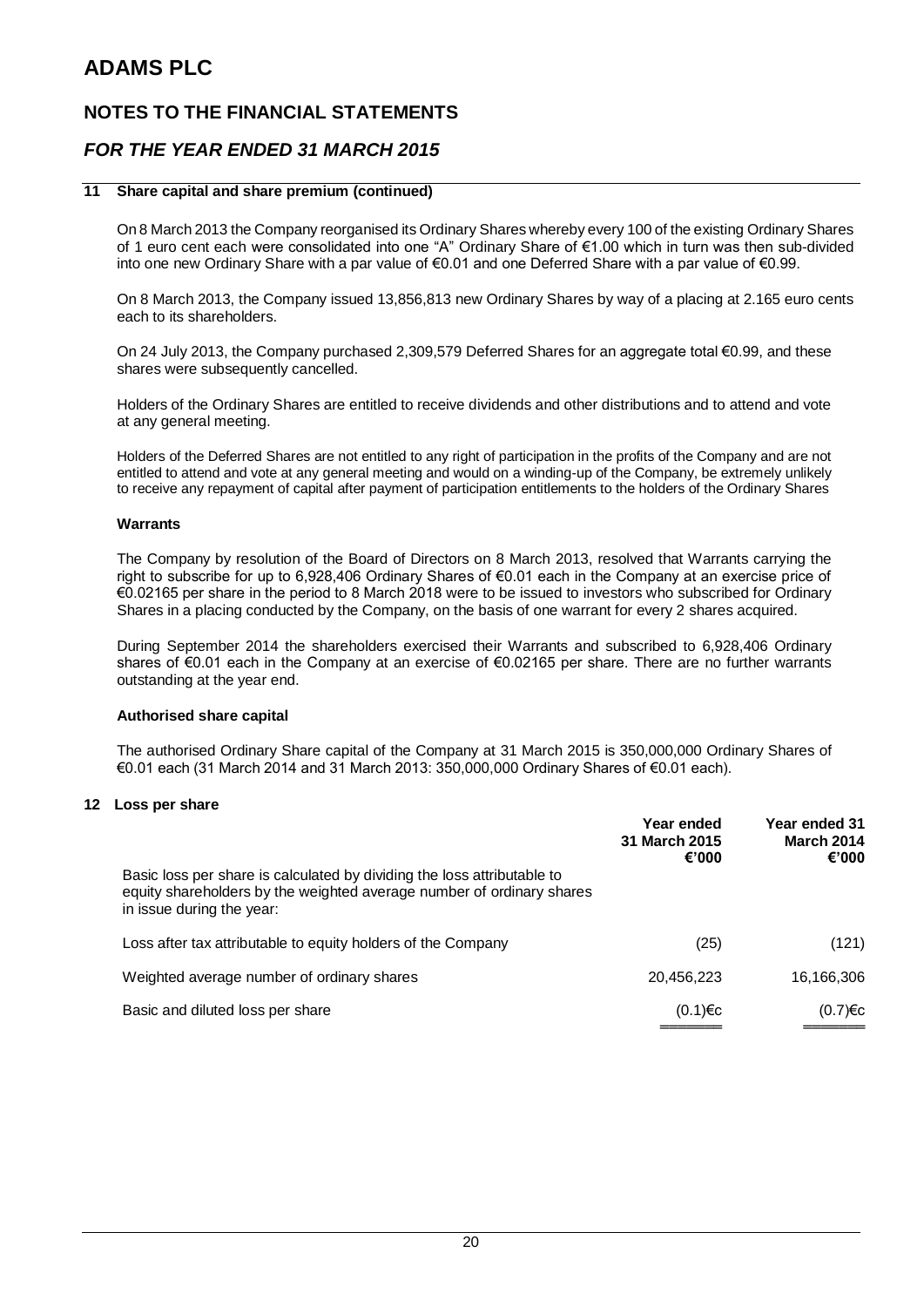### **NOTES TO THE FINANCIAL STATEMENTS**

### *FOR THE YEAR ENDED 31 MARCH 2015*

#### **13 Directors' remunerations and fees**

|                                      | Year ended<br>31 March 2015<br>€'000 | Year ended<br>31 March 2014<br>€'000 |
|--------------------------------------|--------------------------------------|--------------------------------------|
| Remuneration for qualifying services | 29                                   | 26                                   |
| <b>Bonus</b>                         | 48                                   |                                      |
|                                      | 77                                   | 26                                   |
|                                      |                                      |                                      |

### **14 Employees**

#### **Number of employees**

The average monthly number of employees (including Directors) during the year was:

|                  | Year ended<br>31 March 2015<br><b>Number</b> | Year ended<br>31 March 2014<br><b>Number</b> |
|------------------|----------------------------------------------|----------------------------------------------|
| <b>Directors</b> | 2                                            | 2                                            |
|                  |                                              |                                              |
|                  | 2                                            | 2                                            |
|                  |                                              |                                              |

#### **Employment costs**

|                                      | Year ended<br>31 March 2015<br>€'000 | Year ended 31<br><b>March 2014</b><br>€'000 |
|--------------------------------------|--------------------------------------|---------------------------------------------|
| Remuneration for qualifying services | 29                                   | 26                                          |
| <b>Bonus</b>                         | 48                                   |                                             |
|                                      | 77                                   | 26                                          |
|                                      |                                      |                                             |

#### **15 Control**

At the date of the annual report, in the Directors opinion there is no one controlling party.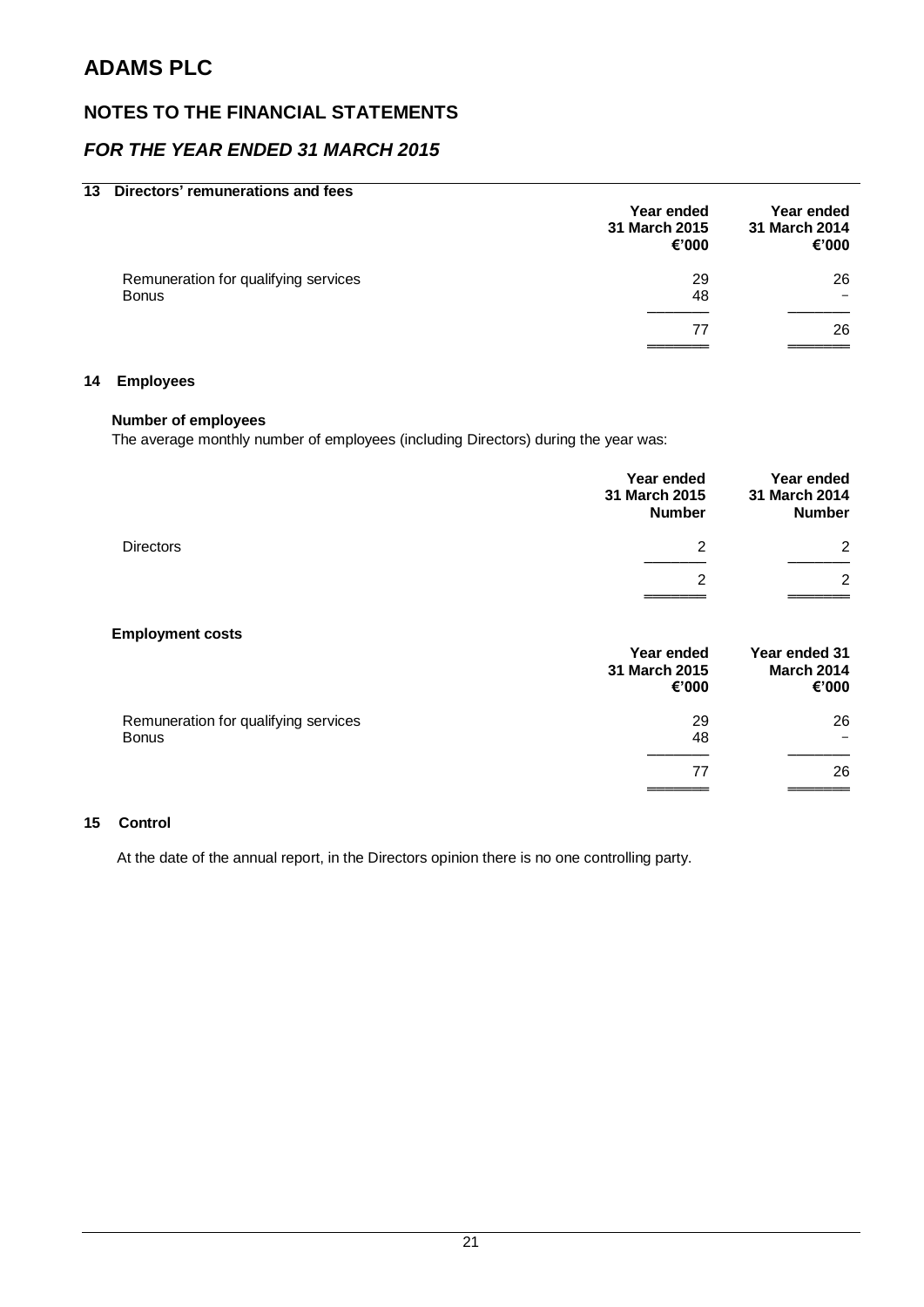### **NOTES TO THE FINANCIAL STATEMENTS**

### *FOR THE YEAR ENDED 31 MARCH 2015*

#### **16 Related party relationships and transactions**

The Company has related party relationships with companies it has an investment in and transactions with companies that have common management.

During the year, the Company entered into the following transactions with related parties:

|                                                                             | 2015            | 2015            | 2014            | 2014            |
|-----------------------------------------------------------------------------|-----------------|-----------------|-----------------|-----------------|
|                                                                             | <b>Payables</b> | <b>Expenses</b> | <b>Payables</b> | <b>Expenses</b> |
|                                                                             | €'000           | €'000           | €'000           | €'000           |
| <b>Trading transactions</b><br>Accounting and administration fee charged by |                 |                 |                 |                 |
| IOMA Fund and Investment Management Ltd                                     | (16)            | (22)            | (2)             | (8)             |
|                                                                             |                 |                 |                 |                 |
|                                                                             | (16)            | (22)            | (2)             | (8)             |

Mr Bretherton, a Director of the Company, is a 5% shareholder in ORA Limited at the year end, which in turn owned 28.1% of the Company. Mr Bretherton received no director's fee during the year ended 31 March 2015.

#### **17 Contingent liabilities**

The Company has no contingent liabilities in respect of legal claims arising from the ordinary course of business.

#### **18 Capital commitments**

There was no capital expenditure contracted for at the end of the year but not yet incurred.

#### **19 Events after the reporting period**

Following the year end 31 March 2015, the Company disposed of all its equity Investments. On 20 April 2015 the Company disposed of 80,000 shares held on Premaitha Health PLC and received a consideration of €27,452. One the same date the Company also disposed of 325,000 shares held on Optibiotix Health PLC with a consideration of €170,583.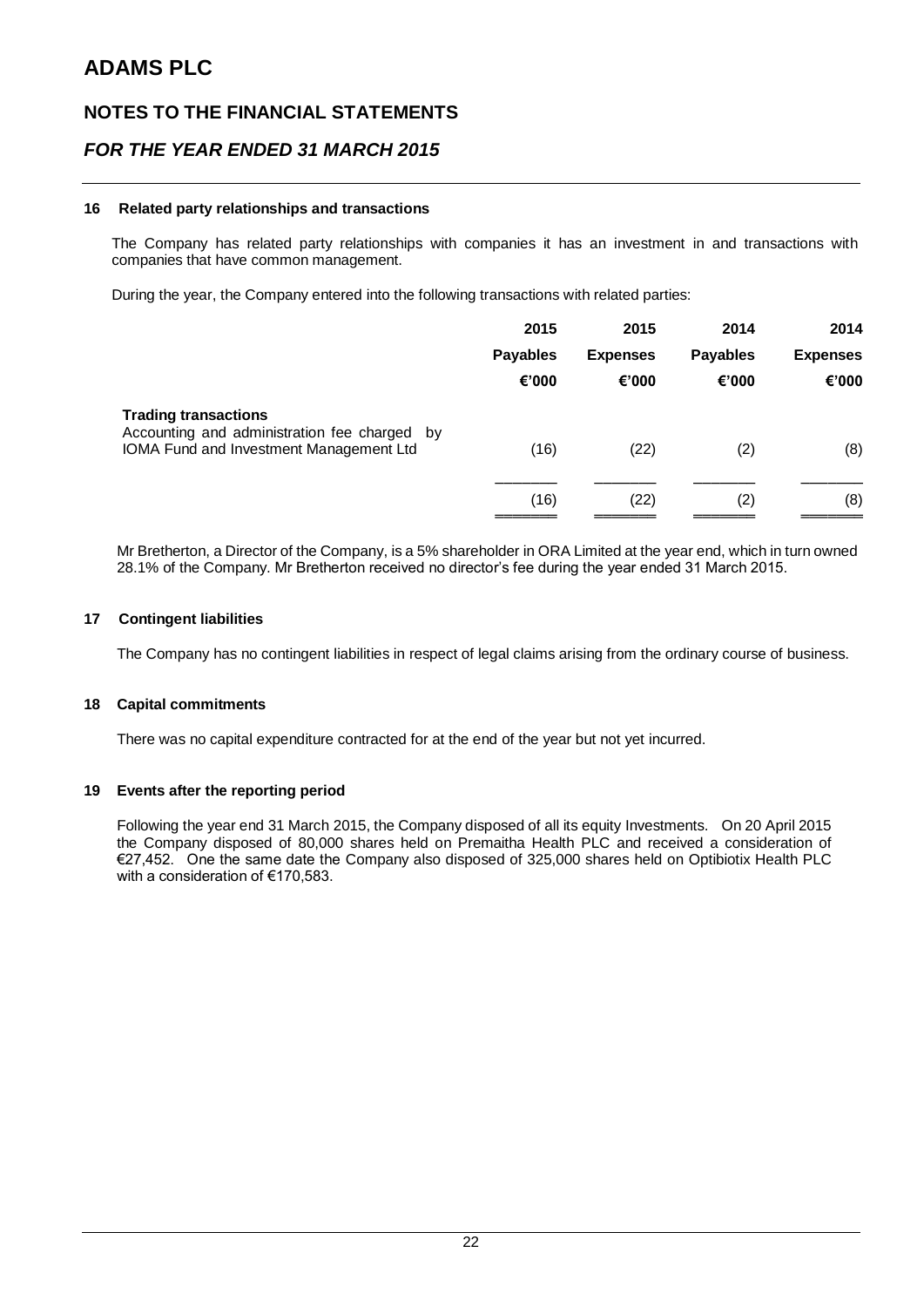### **NOTICE OF ANNUAL GENERAL MEETING**

#### **ADAMS PLC**

#### (Incorporated under the Companies Act 2006 of the Isle of Man and registered in the Isle of Man under number 004145V) (the ''**Company**'')

**NOTICE IS HEREBY GIVEN** that the **2015 ANNUAL GENERAL MEETING** of the Company will be held at IOMA House, Hope Street, Douglas, Isle of Man, IM1 1AP at 11:00am on 11 September 2015.

At the Annual General Meeting, the following ordinary business will be transacted:

The consideration and, if thought fit, passing of the following resolutions which will be proposed as ordinary resolutions:

1. **THAT** the audited accounts of the Company for the year ended 31 March 2015 and the reports of the Directors and the Auditors and any other document required to be annexed thereto be and they are hereby considered and adopted.

2. **THAT** Nicholas Woolard who, having agreed to retire but, being eligible, offers himself for re-election, be and he is hereby re-appointed as a Director of the Company.

3. **THAT** Michael Bretherton who, having been appointed by the Board of Directors in accordance with article 80 of the Company's articles of association (the "**Articles**"), and being eligible, be and he is hereby re-appointed as a Director of the Company.

4. **THAT** Andrew Mitchell who, having been appointed by the Board of Directors in accordance with article 80 of the Company's articles of association (the "**Articles**"), and being eligible, be and he is hereby re-appointed as a Director of the Company.

5. **THAT** Jeffreys Henry LLP, London, United Kingdom be and they are hereby re-appointed as Auditors to the Company and that the Directors be and they are hereby authorised to determine their remuneration.

In addition the following special business will be transacted:

The consideration and, if thought fit, passing of the following resolution which will be proposed as an ordinary resolution:

6. **THAT** the Directors be generally and unconditionally authorised in accordance with article 5.1 of the Articles to exercise all the powers of the Company to allot Ordinary Shares up to an aggregate par value of €230,000; such authority to expire (unless and to the extent previously revoked, varied or renewed by the Company in general meeting) at the conclusion of the next annual general meeting of the Company or, if earlier, the date 12 months after the date of passing this resolution; provided that this authority shall allow the Company, before such expiry, to make an offer or enter into an agreement which would or might require Ordinary Shares to be allotted after this authority expires and the Directors may allot such Ordinary Shares in pursuance of such an offer or agreement as if the authority conferred hereby had not expired.

The consideration and, if thought fit, passing of the following resolution which will be proposed as a special resolution:

7. **THAT** the provisions of section 5.2 of the Articles requiring shares proposed to be issued for cash first to be offered to the members in proportion as nearly as may be to the number of the existing shares held by them respectively be and it is hereby disapplied in relation to any allotment of Ordinary Shares pursuant to the authority in Resolution 6 above; provided that this disapplication shall be limited to the allotment for cash of Ordinary Shares up to an aggregate par value of €230,000 and shall expire (unless and to the extent previously revoked, varied or renewed by special resolution) at the conclusion of the next annual general meeting of the Company or, if earlier, the date 12 months after the date of passing this resolution; provided that this authority shall allow the Company, before such expiry, to make an offer or enter into an agreement which would or might require Ordinary Shares to be allotted after this authority expires and the Directors may allot such Ordinary Shares in pursuance of such an offer or agreement as if the authority conferred hereby had not expired.

The consideration and, if thought fit, passing of the following resolution which will be proposed as a special resolution: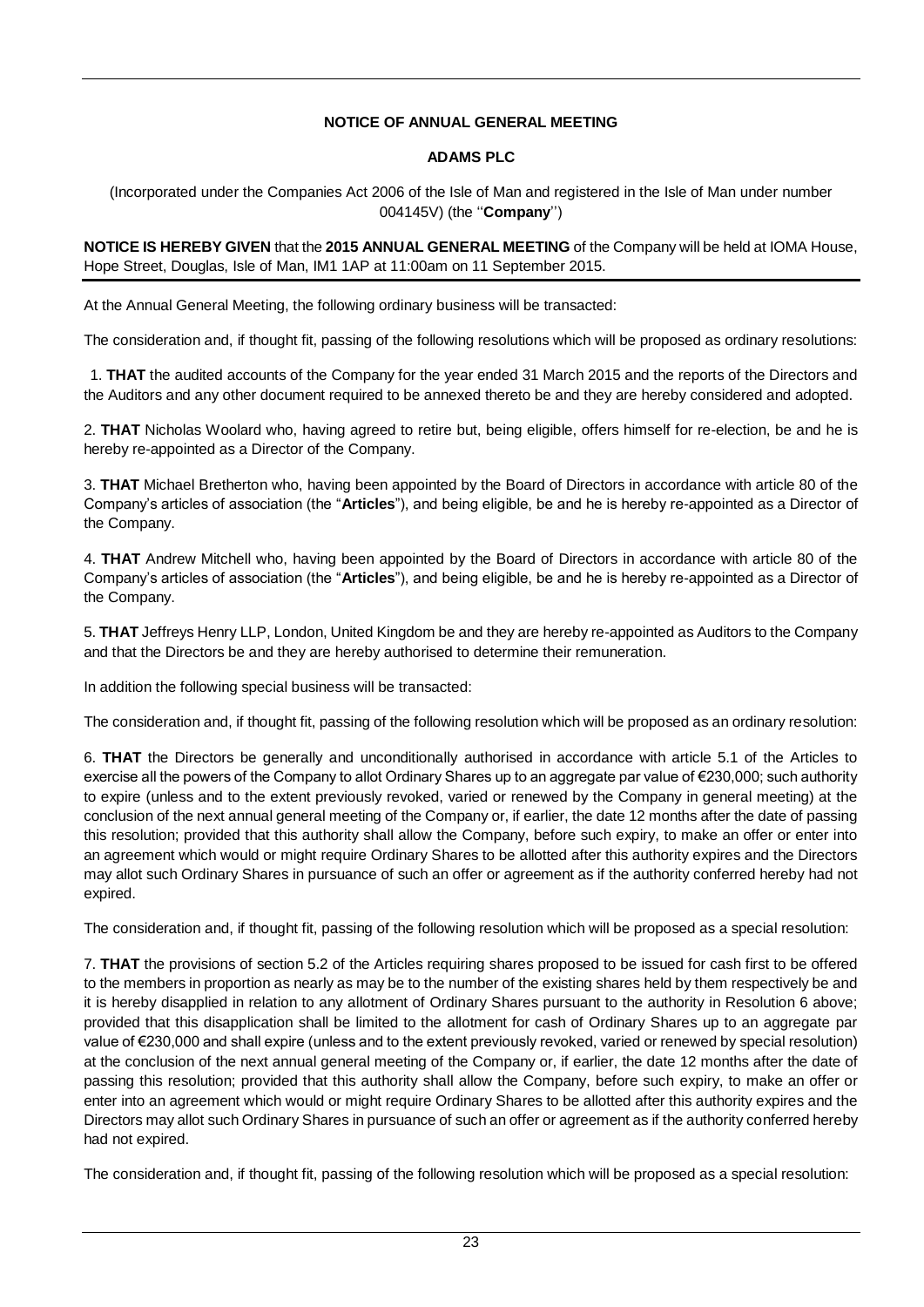#### **NOTICE OF ANNUAL GENERAL MEETING (continued)**

8. **THAT** the Articles be amended as follows:

(a) the following words be added to the end of the first sentence of Article 80:

"*and a majority of the Directors shall at all times be resident outside the United Kingdom*";

(b) the following additional paragraph (c) be added to Article 81:

"*(c) in either case, his appointment would not result in a majority of the Board being resident in the United Kingdom*";

(c) the following words be added to the beginning of the first sentence of Article 85.2:

"*Subject to the requirement of these Articles that a majority of the Directors shall at all times be resident outside the United Kingdom*",

and also that the following words be added to the second sentence of Article 85.2 after the word "*themselves*":

"*and subject to the requirement that a majority of the Directors shall at all times be resident outside the United Kingdom*";

(d) the following words be added to the end of Article 87(a):

"*provided that no resignation should become effective without an immediate appointment of a replacement Director if it would otherwise result in a majority of the Directors being resident in the United Kingdom*";

(e) the following words be added to the end of Article 87(f):

"*provided that the vacation does not cause a majority of the Directors to be resident in the United Kingdom*";

(f) the following additional paragraph (k) be added to Article 87:

"*(k) subsequent to his appointment, he becomes resident in the United Kingdom and as a result thereof the majority of the Directors are resident in the United Kingdom."*;

(g) the following additional sentence be added to the end of Article 89.1:

"*No person who is resident in the United Kingdom may be appointed as an alternate Director unless his appointor is also so resident.*";

(h) the following words be added to the first sentence of Article 99 after the word "*place*"

"*outside the United Kingdom*";

(i) the following words be added to the first sentence of Article 101(a) after the word "*office*":

"*and who is not resident in the United Kingdom*";

(j) the following words be added to the end of the first sentence of Article 102.1:

"*provided that:* 

*(a) a majority of the members of a committee shall be Directors or alternate Directors the majority of whom are not resident in the United Kingdom;* 

*(b) no resolution of a committee shall be effective unless a majority of those present when it is passed are Directors or alternate Directors the majority of whom are not resident in the United Kingdom; and* 

*(c) any such committee shall only meet and exercise its powers, authorities and discretions from outside the United Kingdom";*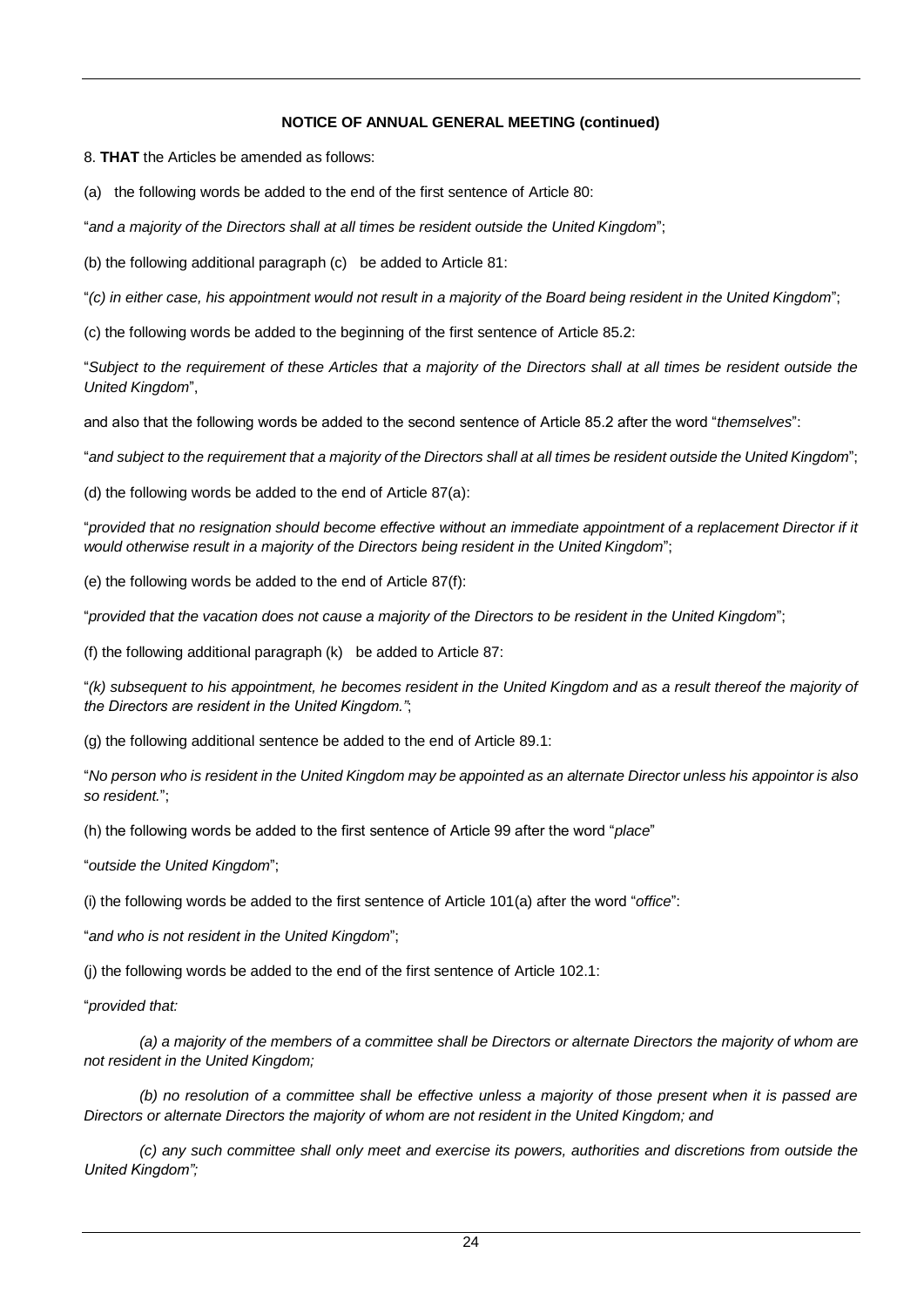#### **NOTICE OF ANNUAL GENERAL MEETING (continued)**

(k) the following words be added to the first sentence of Article 103 after the word "*elsewhere*":

"*outside the United Kingdom*";

(l) the following additional sentence be added to the end of Article 109:

"*No Board meetings shall take place in the United Kingdom and any decision reached or resolution passed by the Directors at any meeting taking place in the United Kingdom or at which a majority of Directors present are resident in the United Kingdom shall be invalid and of no effect*";

(m) the following words be added to the end of the first sentence of Article 111:

"*provided that if a majority of the Directors present at the meeting are resident in the United Kingdom the Directors present, irrespective of their number, shall not constitute a quorum and the Directors may not meet*";

(n) the following words be added to the first sentence of Article 112.1 after the word "body":

"*who is not resident in the United Kingdom*";

(o) the following words be added to the first sentence of Article 112.2 after the word "*auditor*":

"*provided that no person who is resident in the United Kingdom may be so appointed*";

(p) the following words be added after the first sentence of Article 112.3:

"*Any such Director shall only exercise his powers from outside the United Kingdom*";

(q) the following words be added to the end of the first sentence of Article 113:

"*but only if the effect of the exercise of such a vote is not to render a decision or vote in question one which is reached or passed by a majority of Directors who are resident in the United Kingdom*";

(r) the following words be added to the first sentence of Article 114 after the word "*alternate*":

"*(in either case not present in the United Kingdom)", and also that the following words be added to the end of the second sentence of Article 114 "but in no event shall any meeting take place or be deemed to take place in the United Kingdom*".

Registered office: P P Scales Douglas Isle of Man IM1 1AP

#### **Adams Plc By Order of the Board**

IOMA House **Company Secretary** Hope Street **Dated 10th August 2015** 

#### **Notes on entitlement to attend and vote at the Annual General Meeting:**

1. A member who is entitled to attend and vote at the above-mentioned meeting is entitled to appoint a proxy or proxies to attend and, on a poll, vote instead of him or her in respect of such shares. A proxy need not be a member of the Company.

2. A Form of Proxy is enclosed which, to be valid, must be completed and delivered, sent by post or sent by facsimile to +44 (0)1624 681392 together with the power of attorney or other authority (if any) under which it is signed (or a certified copy of such authority) to IOMA House, Hope Street, Douglas, Isle of Man IM1 1AP so as to arrive not later than 11:00am on 9 September 2015, being 48 hours before the time of the meeting.

3. Completion and return of a Form of Proxy does not preclude a member from attending and voting in person should they wish to do so.